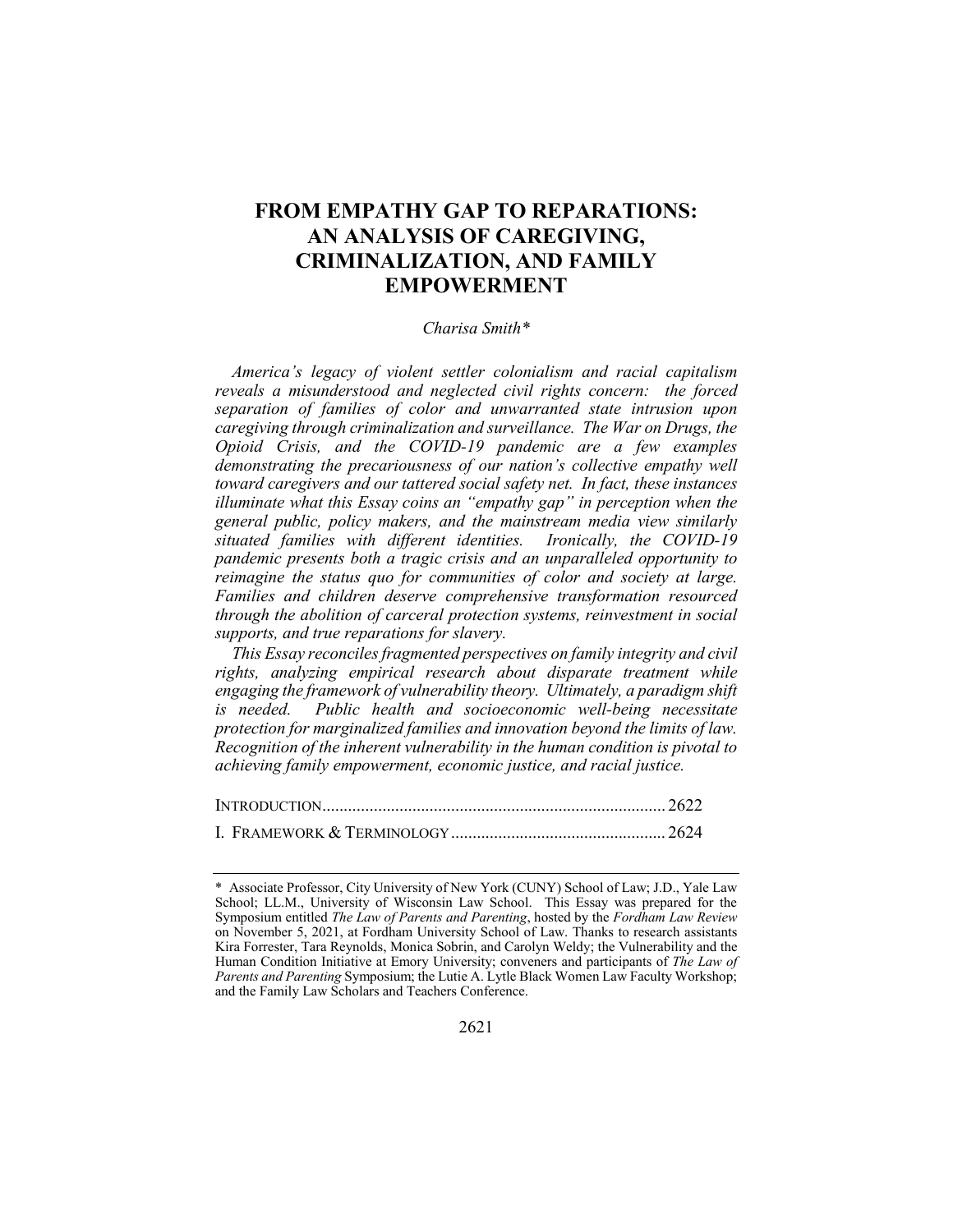| II. EMPATHY GAP: FAMILIES, THE OPIOID CRISIS, AND THE WAR ON                 |
|------------------------------------------------------------------------------|
| A. The Opioid Crisis and the War on Drugs: How Did We Get<br>$Here?$<br>2626 |
| B. Deeper Dive: Caregiving, Substance Use, and the Empathy                   |
| C. Family Regulation and Legacies of Oppression  2632                        |
| D. Scarce Due Process and Problematic Evidentiary                            |
| III. EMPATHY GAP: THE BORDER CRISIS AND THE COVID-19                         |
|                                                                              |
| A. Family Separation at the Southern Border 2639                             |
|                                                                              |
| IV. A VITAL REFRAMING: THE LENS OF VULNERABILITY & THE                       |
|                                                                              |
| V. A WAY FORWARD: ABOLITION, EMPOWERMENT &                                   |
|                                                                              |
|                                                                              |

#### **INTRODUCTION**

The opioid crisis sweeping the United States in predominantly white regions—as well as the horrific separation of undocumented Central American families at the U.S.-Mexico border—has brought unprecedented public attention to issues of substance abuse and family separation. While the "opioid blight" is decried by policy makers, law enforcement, and the media,1 the daily separation of low-income families of color in dependency courts for unwarranted reasons is either ignored or cast as an essential, benevolent, and protective function of the state.2

<sup>1</sup>*. See, e.g.*, *Ending America's Opioid Crisis*, THE WHITE HOUSE, https://trumpwhitehouse.archives.gov/opioids/ [https://perma.cc/N79T-M6Y9] (last visited Apr. 2, 2022); *Opioid Abuse Is Devastating Families*—and *America's Middle Class*, CATALYST (2018), https://www.bushcenter.org/catalyst/opportunity-road/winnefeld-opioidsaddiction.html [https://perma.cc/K96Z-NMNL]; *Children in the Cross Hairs: The Opioid Epidemic and Foster Care*, CHILD.'s RTS. (June 19, 2018), https://www.childrensrights.org/<br>children-in-the-cross-hairs-the-opioid-epidemic-and-foster-care/ [https://perma.cc/62FKchildren-in-the-cross-hairs-the-opioid-epidemic-and-foster-care/ QMKQ]; Sandy Santana, Opinion, *Killing Drug Dealers Won't Protect Children from the Opioid Crisis. They Need Safe Homes.*, USA TODAY (Apr. 7, 2018, 9:10 AM), https://www.usatoday.com/story/opinion/2018/04/07/opioid-crisis-child-victims-needstability-home-foster-care-column/479957002/ [https://perma.cc/E552-KVG4]; Peter Jamison, *Falling Out: A Generation of African American Heroin Users Is Dying in the Opioid Epidemic Nobody Talks About. The Nation's Capital Is Ground Zero*, WASH. POST (Dec. 18, 2018), https://www.washingtonpost.com/graphics/2018/local/opioid-epidemic-and-its-effecton-african-americans/ [https://perma.cc/RV39-NMUE].

<sup>2</sup>*. See* Shaila Dewan, *Family Separation: It's a Problem for U.S. Citizens, Too*, N.Y. TIMES (June 22, 2018), https://www.nytimes.com/2018/06/22/us/family-separationamericans-prison-jail.html [https://perma.cc/CN9U-2KVD]*.* When outrage over the separation of migrant children from their parents surged in May 2018, Kirstjen Nielsen, the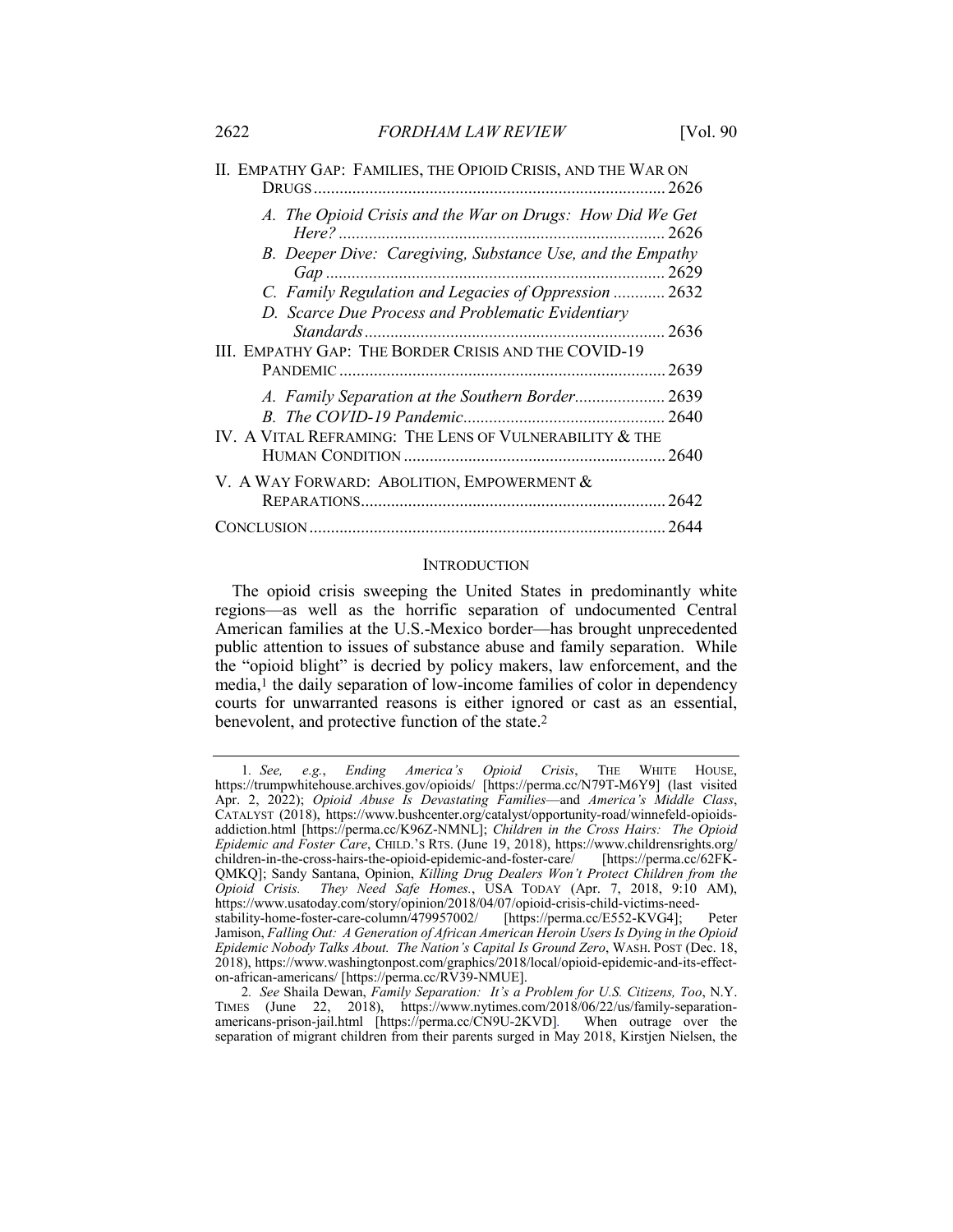A deep empathy gap is apparent when one compares the U.S. government's commitment to ameliorating the suffering among white families impacted by opioids with its disregard for low-income families of color ravaged by the family regulation system. The empathy gap is not simply about divergent public compassion for individuals who misuse drugs; it also involves presumptions about government interference with purportedly deviant families, despite evidence that the family regulation system (1) uses drug allegations as a pretext for initiating surveillance and family separation and (2) fails to ameliorate struggles caused by drug misuse, poverty, health disparities, failing schools, housing instability, and mental health challenges.

The Opioid Crisis describes the period beginning in the late 1990s and lasting until at least 2019, wherein widespread misuse, overdoses, and deaths resulted from both prescription and nonprescription opioids.3 An opioid is a substance that works in the nervous system or in specific receptors in the brain to reduce pain.4 As pharmaceutical companies in the late 1990s "reassured the medical community that patients would not become addicted to opioid pain relievers," health-care providers "began to prescribe them at greater rates."5 By 2017, the U.S. Department of Health and Human Services declared a public health emergency requiring urgent attention,6 citing U.S. Centers for Disease Control and Prevention (CDC) data that over "140 Americans die from drug overdoses" on a daily basis.7 As of March 2021, the CDC reported that, since 1999, nearly 841,000 people had died from a drug overdose, with over 70 percent of those deaths involving opioids.8

The U.S. family regulation system, as well as the government's responses to caregivers struggling with substance use, further illustrates the existence of the empathy gap, and more importantly, why reforms are needed. Part I of this Essay provides an overview of the disability justice framework and other important concepts that are integral to a discussion of the empathy gap.

secretary of the U.S. Department of Homeland Security, shrugged off accusations that it was a "form of state terror," stating, "We do it every day in every part of the country." *See id.*; Conor Friedersdorf, *In a Year, Child-Protective Services Checked Up on 3.2 Million Children*, ATLANTIC (July 22, 2014), https://www.theatlantic.com/national/archive/2014/07/in-a-yearchild-protective-services-conducted-32-million-investigations/374809/ [https://perma.cc/7WK8-CYUQ].

<sup>3</sup>*. See Understanding the Opioid Overdose Epidemic*, CTRS. FOR DISEASE CONTROL & PREVENTION (Mar. 17, 2021), https://www.cdc.gov/opioids/basics/epidemic.html [https://perma.cc/9UXH-LTHB].

<sup>4</sup>*. See The Drug Overdose Epidemic: Behind the Numbers*, CTRS. FOR DISEASE CONTROL & PREVENTION (Mar. 25, 2021), https://www.cdc.gov/opioids/data/index.html [https://perma.cc/E9BF-BPZA].

<sup>5</sup>*. What Is the U.S. Opioid Epidemic?*, U.S. DEP'T OF HEALTH & HUM. SERVS. (Oct. 27, 2021), https://www.hhs.gov/opioids/about-the-epidemic/index.html [https://perma.cc/Z9DC-69EL].

<sup>6</sup>*. See HHS Acting Secretary Declares Public Health Emergency to Address National Opioid Crisis*, U.S. DEP'T OF HEALTH & HUM. SERVS. (Oct. 26, 2017), https://www.hhs.gov/about/news/2017/10/26/hhs-acting-secretary-declares-public-healthemergency-address-national-opioid-crisis.html [https://perma.cc/FT69-QQ3N]*.*

<sup>7</sup>*. See id.*; *What Is the U.S. Opioid Epidemic?*,*supra* note 5.

<sup>8</sup>*. See The Drug Overdose Epidemic: Behind the Numbers*, *supra* note 4.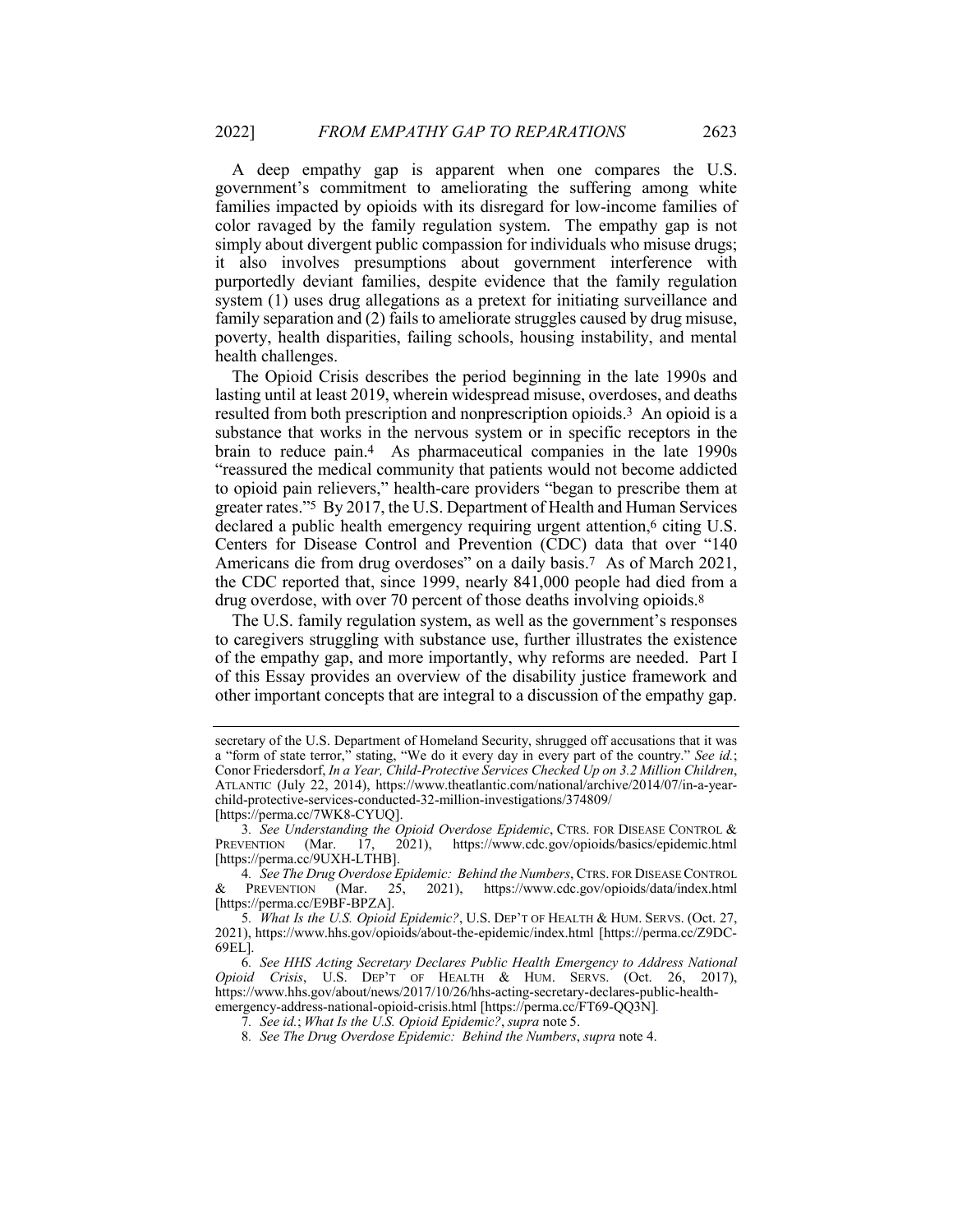Part II recounts the origins of the War on Drugs and its impact on low-income families of color, as well as the Opioid Crisis and its demographic dimensions. After illustrating the empathy gap and discussing media stereotypes and misrepresentations, Part II concludes by situating state violence and family regulation within a broader context of American history. Part III addresses more nuanced dimensions of the empathy gap—including developments during the U.S.-Mexico border crisis and the ongoing COVID-19 pandemic. Part IV ultimately reframes this matter in light of Professor Martha Albertson Fineman's theory of vulnerability and the human condition, as the pandemic necessitates a reimagining of status quo responses for struggling families. Finally, Part V recommends a way forward through several paths that are briefly described, yet worthy of increasing attention: (1) abolition of the existing family regulation system, including transformed legal norms to eradicate the unacceptable double standard, and (2) empowering fiscal responses—some of which are already underway.

#### I. FRAMEWORK & TERMINOLOGY

This Essay discusses vulnerability theory in some detail,<sup>9</sup> and this part accordingly introduces two important concepts that are integral to a comprehensive discussion of vulnerability theory and parenting—the disability justice framework and the U.S. government and medical community's current response to caregiver substance use.

The disability justice framework outlines principles for disability rights advocacy that honor intersectional identities. Created and led by queer and gender nonconforming disabled people of color, the disability justice framework arose in response to a disability rights movement that "invisibilized the lives of disabled people."10 Mia Mingus, one of the original organizers, summarized the framework as "a multi-issue political understanding of disability  $\&$  ableism  $\dots$  that centers justice  $\&$  wholeness for all disabled people  $&$  communities."<sup>11</sup> Importantly, the disability justice framework confronts the intersection between ableism, white supremacy, and

<sup>9</sup>*. See infra* Part IV.

<sup>10</sup>*. See* SINS INVALID, SKIN, TOOTH, AND BONE: THE BASIS OF MOVEMENT IS OUR PEOPLE 15 (2d ed. 2019); Natalie Chin, *Centering Disability Justice*, 71 SYRACUSE L. REV. 683, 692– 96 (2021); Abla Abdelhadi, *Addressing the Criminalization of Disability from a Disability Justice Framework: Centering the Experiences of Disabled Queer Trans Indigenous and People of Colour*, FEMINIST WIRE (Nov. 21, 2013), https://www.thefeministwire.com/ 2013/11/addressing-the-criminalization-of-disability-from-a-disability-justice-frameworkcentring-the-experiences-of-disabled-queer-trans-indigenous-and-people-of-colour/

<sup>[</sup>https://perma.cc/5Q3W-T6HA]; Nomy Lamm, *This Is Disability Justice*, THE BODY IS NOT AN APOLOGY (Sept. 2, 2015), https://thebodyisnotanapology.com/magazine/this-is-disabilityjustice/ [https://perma.cc/2A43-NKQX].

<sup>11</sup>*. See* Harriet Tubman Collective (@HTCSolidarity), TWITTER (Jan. 22, 2017, 11:14 PM), https://twitter.com/HTCSolidarity/status/823383475537461248 [https://perma.cc/ V7G4-ZAQK].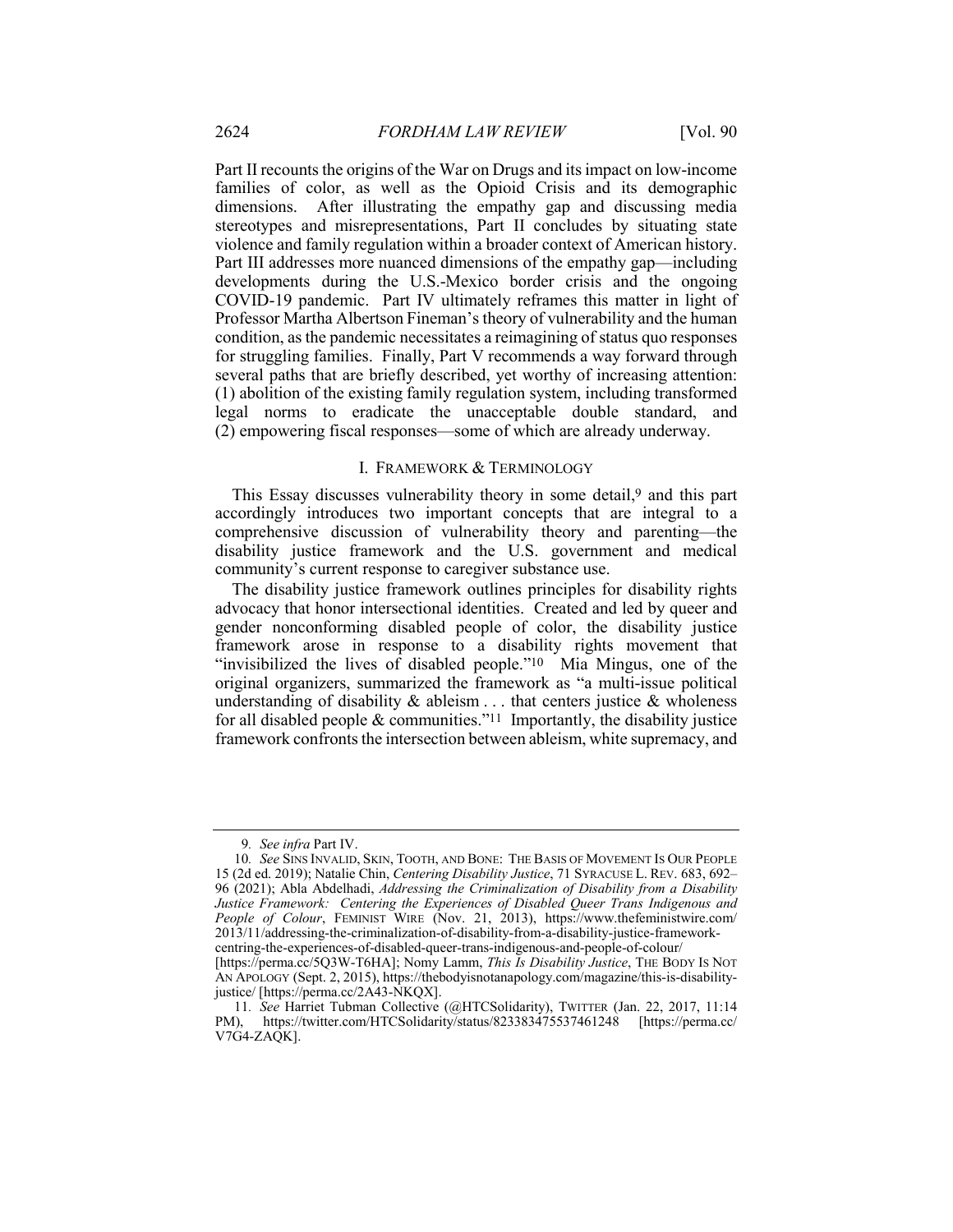state violence against people of color,12 and thus also contextualizes social perceptions of parents who misuse substances.13

A disability justice approach also illuminates the need to parse out preconceptions about parental substance use from the realities of caregiving and systemic injustice. While parents' substance use has little connection to their personal identity or caregiving capacity, an analysis of responses to caregiver substance use reveals the ubiquitous work of systemic, structural, and interpersonal oppression. Notably, government officials consider substance abuse and other disabilities as elements of one's identity, as evidenced by Congress characterizing individuals with disabilities as "discrete and insular" in its initial findings14 that shaped the Americans with Disabilities Act of 199015 (ADA). Further, the American Psychiatric Association (APA) classifies substance use disorders as diagnosable mental health conditions.16 In clinical terms, the APA's *Diagnostic and Statistical Manual of Mental Disorders* utilizes eleven criteria—or symptoms—to determine the appropriate level of intervention and treatment for substance use disorders.17 While a substance use disorder can have varying impacts on a person's life activities, there is scarce evidence showing a link between parental substance misuse and child maltreatment.18 Ultimately, there is a fine line between understanding disability as shaping a person's treatment and overstating the impact of a person's substance use on their ability to parent successfully.

<sup>12</sup>*. See id.*

<sup>13</sup>*. See generally* Charisa Smith, *Making Good on an Historic Federal Precedent: Americans with Disabilities Act (ADA) Claims and the Termination of Parental Rights of Parents with Mental Disabilities*, 18 QUINNIPIAC HEALTH L.J., no. 2, 2015, at 191; Charisa Smith, *The Conundrum of Family Reunification: A Theoretical, Legal, and Practical Approach to Reunification Services for Parents with Mental Disabilities*, 26 STAN. L. &POL'Y REV. 307 (2015) [hereinafter Smith, *Conundrum of Family Reunification*]; Charisa Smith, *Finding Solutions to the Termination of Parental Rights in Parents with Mental Challenges*, 39 LAW & PSYCH. REV. 205 (2015); Charisa Smith, *Unfit Through Unfairness: The Termination of Parental Rights Due to a Parent's Mental Challenges*, 5 CHARLOTTE L. REV. 377 (2014).

<sup>14.</sup> 42 U.S.C. § 12101(a)(7) (2006) (amended 2008).

<sup>15.</sup> Pub. L. No. 101-336, 104 Stat. 327 (codified as amended in scattered sections of 42 and 47 U.S.C.).

<sup>16</sup>*. See* Anita Silvers & Michael Ashley Stein, *Disability, Equal Protection, and the Supreme Court: Standing at the Crossroads of Progressive and Retrogressive Logic in Constitutional Classification*, 35 U. MICH. J.L. REFORM 81, 112, 114–23 (2001); *see also* Deborah S. Hasin et al., *DSM-5 Criteria for Substance Use Disorders: Recommendations and Rationale*, 170 AM. J. PSYCHIATRY 834, 834–46 (2013); *DSM-5 Criteria for Addiction Simplified*, ADDICTION POL'Y F. (Aug. 20, 2020), https://www.addictionpolicy.org/post/dsm-5-facts-and-figures [https://perma.cc/E284-965K].

<sup>17</sup>*. See* Hasin et al., *supra* note 16, at 835–37; *DSM-5 Criteria for Addiction Simplified*, *supra* note 16.

<sup>18</sup>*. See* MOVEMENT FOR FAMILY POWER, "WHATEVER THEY DO, I'M HER COMFORT, I'M HER PROTECTOR.": HOW THE FOSTER SYSTEM HAS BECOME GROUND ZERO FOR THE U.S. DRUG WAR 13–19 (2020); *see also infra* Part II.B.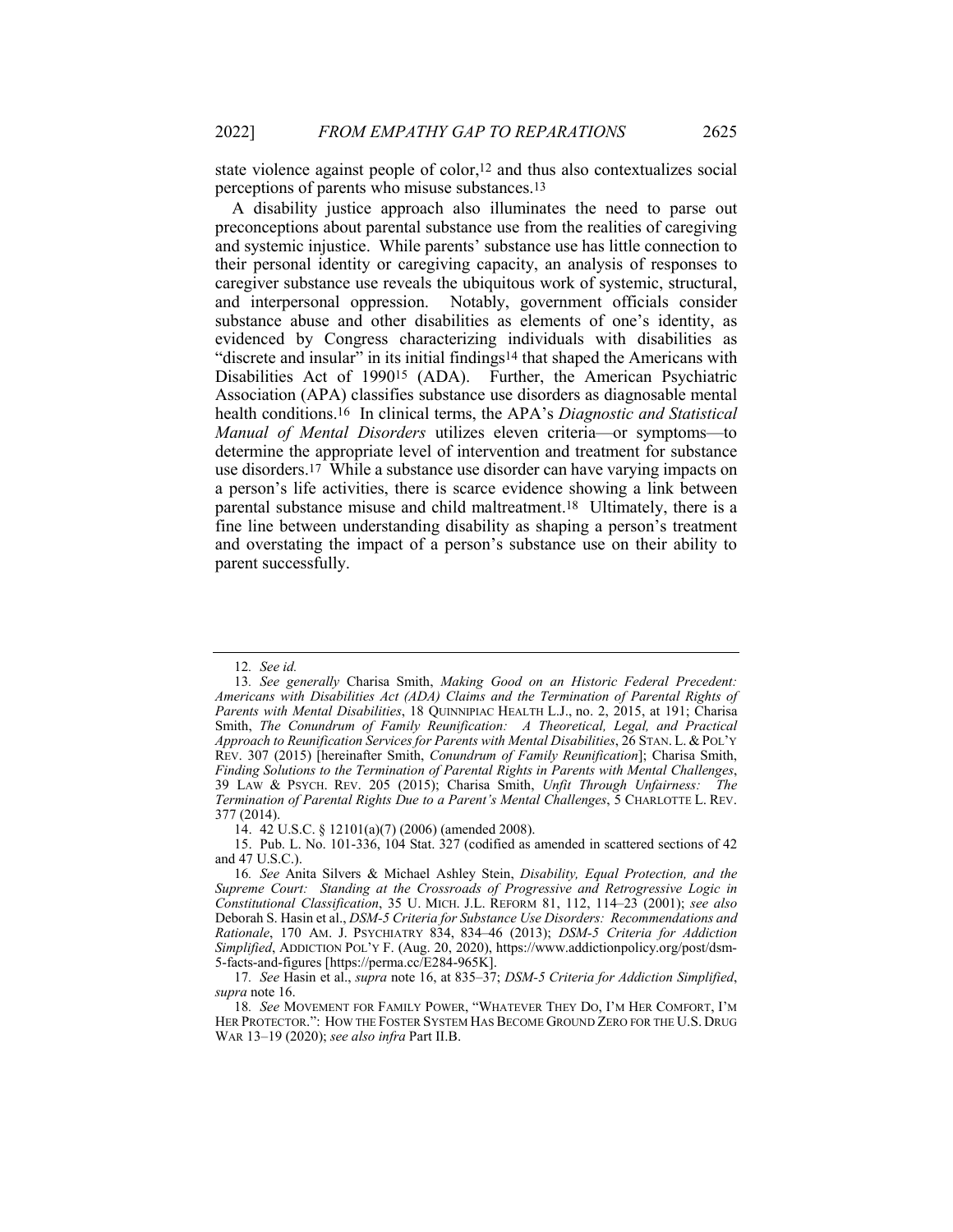# II. EMPATHY GAP: FAMILIES, THE OPIOID CRISIS, AND THE WAR ON DRUGS

#### *A. The Opioid Crisis and the War on Drugs: How Did We Get Here?*

When former President Donald J. Trump declared the Opioid Crisis a public health emergency in October 2017,19 he continued the racialized rhetoric around opioid misuse that began in the late 1990s and signaled that the epidemic warranted a benign, harm-reduction approach due to its reach into white communities not historically perceived as criminally deviant or dysfunctional.20 Throughout the Opioid Crisis, white public figures have shared narratives about how a close friend or family member's struggle with opioids convinced them that addiction should be approached compassionately.21 However, these calls for intervention stopped short of mentioning people incarcerated for drug crimes or caught up in the family regulation system due to substance use. Instead, the public discourse on opioids focuses on white communities, while people of color are overwhelmingly stereotyped, demonized, and targeted for punitive treatment.22

Both empirical research about human cognition and behavior, as well as polling, confirm the empathy gap. Empirical research from the Perception Institute explains this phenomenon as a product of the extreme segregation in American residential and civic life.23 The Perception Institute's cofounder, Rachel Godsil, asserts that since white Americans are more likely to associate with and connect deeply with those of their own racial group, they are more likely to feel empathy for people in their own group who face personal struggles and to thus demand policy solutions that will ease relatable

<sup>19</sup>*. See* Julie Hirschfeld Davis, *Trump Declares Opioid Crisis a 'Health Emergency' but Requests No Funds*, N.Y. TIMES (Oct. 26, 2017), https://www.nytimes.com/2017/10/26/ us/politics/trump-opioid-crisis.html [https://perma.cc/2BUF-TFJR].

<sup>20</sup>*. See* MOVEMENT FOR FAMILY POWER, *supra* note 18, at 13–19; *see also* Nicolas Terry, *Perspectives on the Opioid Overdose Epidemic*, AM. BAR ASS'N (Sept. 7, 2020), https://www.americanbar.org/groups/crsj/publications/human\_rights\_magazine\_home/health -matters-in-elections/perspectives-on-the-opioid-overdose-epidemic/ [https://perma.cc/34V3- HGSJ].

<sup>21.</sup> German Lopez, *When a Drug Epidemic's Victims Are White*, VOX (Apr. 4, 2017, 8:00 AM), https://www.vox.com/identities/2017/4/4/15098746/opioid-heroin-epidemic-race [https://perma.cc/5YHD-EZPX] (discussing anecdotes of the drug epidemic shared by state lawmakers).

<sup>22.</sup> *See supra* note 13 and accompanying text.

<sup>23</sup>*. See* Lopez, *supra* note 21. *See also generally* RACHEL D. GODSIL ET AL., PERCEPTION INST., THE SCIENCE OF EQUALITY, VOLUME 1: ADDRESSING IMPLICIT BIAS, RACIAL ANXIETY, AND STEREOTYPE THREAT IN EDUCATION AND HEALTH CARE (2014), http://perception.org/wpcontent/uploads/2014/11/Science-of-Equality.pdf [https://perma.cc/C8RM-PNDP]; ALEXIS MCGILL JOHNSON & RACHEL D. GODSIL, PERCEPTION INST., TRANSFORMING PERCEPTION: BLACK MEN AND BOYS (2013), http://perception.org/wp-content/uploads/2014/11/ Transforming-Perception.pdf [https://perma.cc/KQS5-U3RU]; JANAY CODY ET AL., PERCEPTION INST., WHAT ARE WE UP AGAINST?: AN INTERSECTIONAL EXAMINATION OF STEREOTYPES ASSOCIATED WITH GENDER (2019), https://perception.org/wp-content/uploads/ 2020/02/Story-at-Scale-Research-Review\_Dec-2019.pdf [https://perma.cc/KS53-HM57].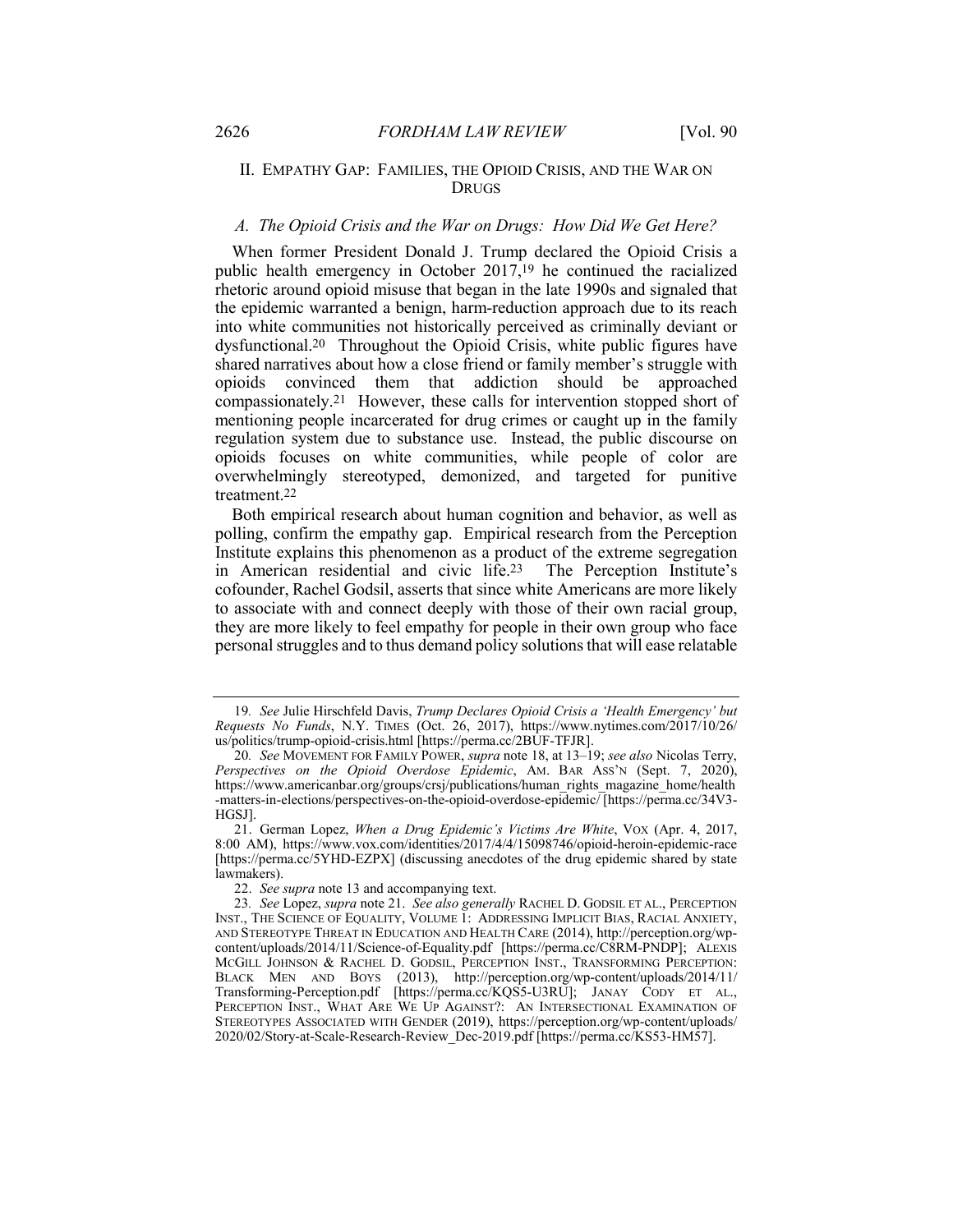types of suffering.24 Polling indicates that while most Americans express sympathy for persons addicted to opioids, which are racially coded as "white," such sympathy does not extend to addiction to drugs like crack cocaine, which are racially coded as "Black."25 Instead, white elites and the mainstream media continue to perceive drug users of color as "the other," who remain stigmatized, criminalized, and less likely to receive compassion or empathy—let alone family restoration.26

Racialized media coverage of the Opioid Crisis has been a key factor in maintaining the empathy gap, even as the demographics of the Opioid Crisis's impact lack clear racial divisions. Documentaries, television dramas, print media, and educational sources alike propagate dominant, familiar themes and characters such as "Big Pharma . . . pill mills" and "Hillbilly Heroin," as "gaunt teenagers" (who are white) move "from Percocet to the needle."27 Although the prominent story of opioids focuses on white communities in Appalachia, New England, and the Midwest, the story overshadows the serious urban opioid crisis impacting people of color.28 In 2020, the U.S. Substance Abuse and Mental Health Services Administration (SAMHSA) highlighted this incomplete account of the Opioid Crisis, observing that minimal attention has focused on Black communities that are also experiencing dramatic increases in opioid misuse and overdose deaths.29

The empathy gap also involves racialized and classist distinctions between types of opioid users, which lead to divergent public discourse and policy outcomes. Professors Julie Netherland and Helena B. Hansen conducted a content analysis of one hundred popular press articles from 2001 and 2011 and found a consistent contrast between the portrayals of criminalized urban Black and Latino "heroin injectors" and suburban and rural white "opioid users."<sup>30</sup> Professors Netherland and Hansen assert that the media's Professors Netherland and Hansen assert that the media's fascination with humanizing sympathetic, white opioid users at the cost of demonizing those of color helped to create a symbolic—and then legal—

<sup>24</sup>*. See generally* CODY ET AL., *supra* note 23; GODSIL ET AL., *supra* note 23; JACKSON & GODSIL, *supra* note 23; Lopez, *supra* note 21.

<sup>25</sup>*. See* Lopez, *supra* note 21; *see also* Travis Johnston, *Americans Think Opioid Addiction Is a Crisis. They're Not Sure Federal Dollars Will Solve It.*, WASH. POST (Aug. 10, 2017), https://www.washingtonpost.com/news/monkey-cage/wp/2017/08/09/ americans-think-opioid-addiction-is-a-crisis-theyre-not-sure-federal-dollars-will-solve-it/ [https://perma.cc/FC7E-HN6Y]; Joseph M. Gabriel, *Opiate Addiction and the History of Pain and Race in the US*, THE CONVERSATION (June 19, 2018, 6:23 AM), http://theconversation.com/opiate-addiction-and-the-history-of-pain-and-race-in-the-us-97430 [https://perma.cc/26R4-9EKC].

<sup>26</sup>*. See* Mary Crossley, *Opioids and Converging Interests*, 49 SETON HALL L. REV. 1019, 1027 (2019).

<sup>27</sup>*. See* Jamison, *supra* note 1.

<sup>28</sup>*. See id.*; Crossley, *supra* note 26, at 1035.

<sup>29</sup>*. See* OFF. OF BEHAV. HEALTH EQUITY, SUBSTANCE ABUSE & MENTAL HEALTH SERVS. ADMIN., U.S. DEP'T OF HEALTH & HUM. SERVS., THE OPIOID CRISIS AND THE BLACK/AFRICAN AMERICAN POPULATION: AN URGENT ISSUE 3 (2020).

<sup>30</sup>*. See* Julie Netherland & Helena B. Hansen, *The War on Drugs That Wasn't: Wasted Whiteness, "Dirty Doctors," and Race in Media Coverage of Prescription Opioid Misuse*, 40 CULTURE MED. & PSYCHIATRY 664, 664 (2016).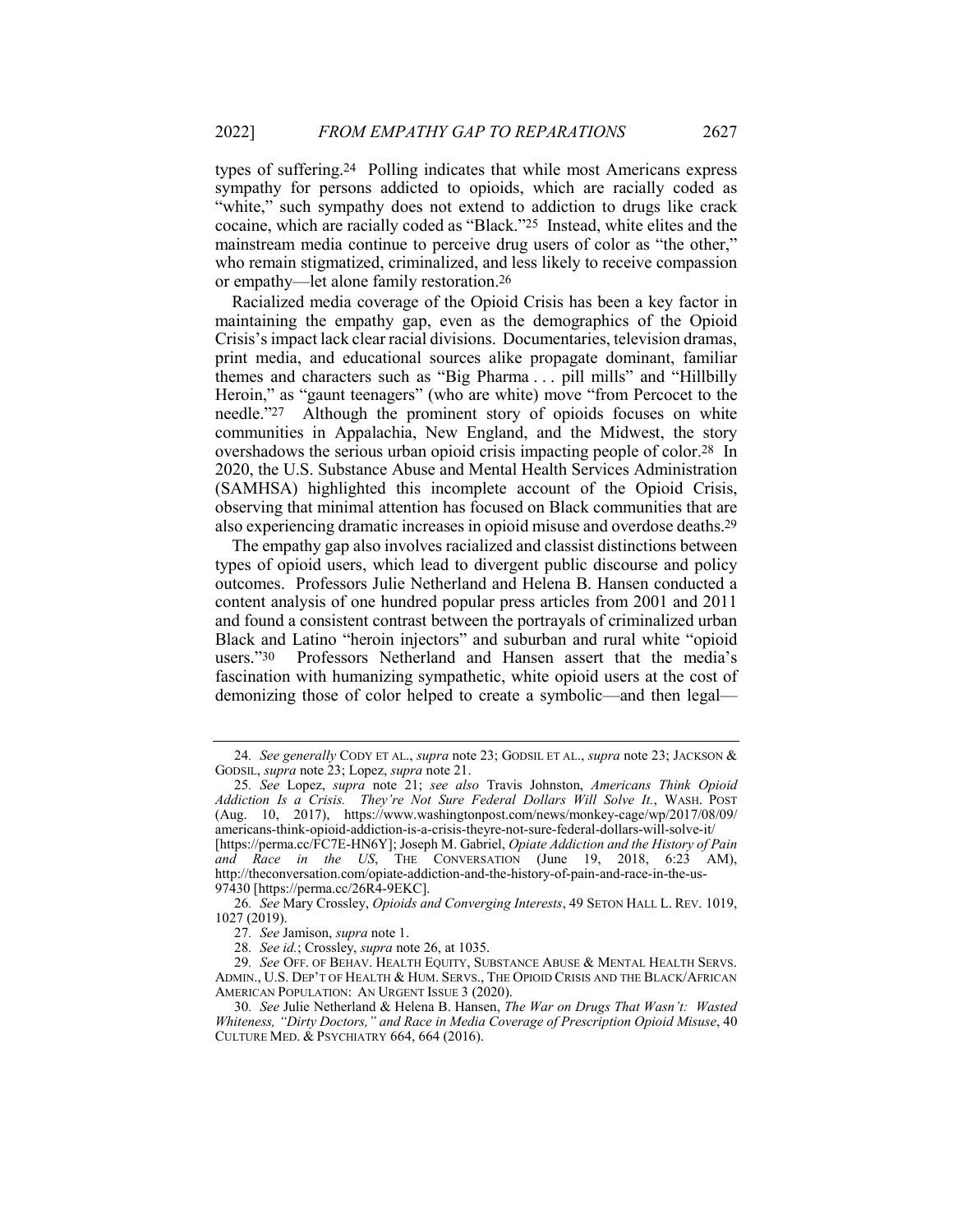distinction between white substance users and substance users of color, "reminiscent of the legal distinction between crack cocaine and powder cocaine of the 1980s and 1990s."31 Ultimately, these scholars recommend more socially responsible media practices and clinical engagement with public policy to address the lack of explicit discussion of race and to narrow the gap in public empathy.32

Furthermore, public perception of the Opioid Crisis cannot be detached from the discourse around the crack cocaine epidemic, which was portrayed almost exclusively as a matter of personal and racial pathology.33 Media outlets have begun reflecting on the damaging role they played in framing the rise of crack cocaine in the late 1980s. Stories about alleged "crack babies" born addicted to drug-using parents and destined for physical and environmental suffering have since been proven to be based on questionable science.34 Media images of neglectful parents and inner-city crime deepened believability that the crack epidemic involved society's dysfunctional, deviant Black and Brown communities.35 Contrastingly, depictions of the Opioid Crisis utilize pictures of inviting homes and feature firsthand accounts of impacted individuals.36

Since the onset of the War on Drugs, child protection agencies have also acted as an arm of the carceral state, disproportionately demonizing low-income caregivers of color for not only hard drugs, but also for recreational or medicinal marijuana use, despite its minimal caregiving implications.37 The injustice of violent, needless family separation in family and dependency courts persists in every jurisdiction without public outcry or sensational media coverage.38 Children are persistently removed from their homes—even when marijuana is legal in the jurisdiction or when a caregiver of color is authorized to use medical marijuana.39 Meanwhile, white parents

38*. See* Abigail Kramer & Angela Butel, *Child Welfare Surge Continues: Family Court Cases, Emergency Child Removals Remain Up*, CTR. FOR N.Y.C. AFFS. (July 2018), http://www.centernyc.org/child-welfare-surge-continues [https://perma.cc/XLJ2-V2ZU].

39*. See* Charisa Smith, *Over-Privileged: Legal Cannabis, Drug Offending & the Right to Family Integrity*, S. DAKOTA L. REV. (forthcoming 2022); Emma S. Ketteringham et al., *Healthy Mothers, Healthy Babies: A Reproductive Justice Response to the Healthy Mothers, Healthy Babies: A Reproductive Justice Response to the "Womb-to-Foster-Care Pipeline*," 20 CUNY L. REV. 77, 111 (2016); *Child Welfare and Alcohol and Drug Use Statistics*, NAT'L CTR. ON SUBSTANCE ABUSE & CHILD WELFARE, https://ncsacw.samhsa.gov/research/child-welfare-and-treatment-statistics.aspx

[https://perma.cc/ZND9-ZXYD] (last visited Apr. 2, 2022); *see also* Robert Latham & Robin Rosenberg, *The Potential of Florida's Effective Assistance of Counsel Doctrine to Increase Parent Engagement and Promote the Well-Being of Children*, 17 FLA. COASTAL L. REV. 109, 129–30 (2015); Maia Szalavitz, *Viewpoint: Smoke a Joint, Lose Your Child?*, TIME (Aug. 19, 2011), https://healthland.time.com/2011/08/19/viewpoint-smoke-a-joint-lose-your-child/

<sup>31</sup>*. Id.*

<sup>32</sup>*. See id.* at 680–81.

<sup>33</sup>*. See* Terry, *supra* note 20.

<sup>34</sup>*. See* MOVEMENT FOR FAMILY POWER, *supra* note 18, at 20.

<sup>35</sup>*. See id.* at 19.

<sup>36</sup>*. See* Rick Jones, *From the President: Crack, Opioids, and the Modest Reparation of Clemency*, NAT'L ASS'N OF CRIM. DEF. LAWS. (Nov. 2017), https://www.nacdl.org/Article/ November2017-FromthePresidentCrackOpioidsan [https://perma.cc/QYW7-X7XW].

<sup>37</sup>*. See* Dewan, *supra* note 2.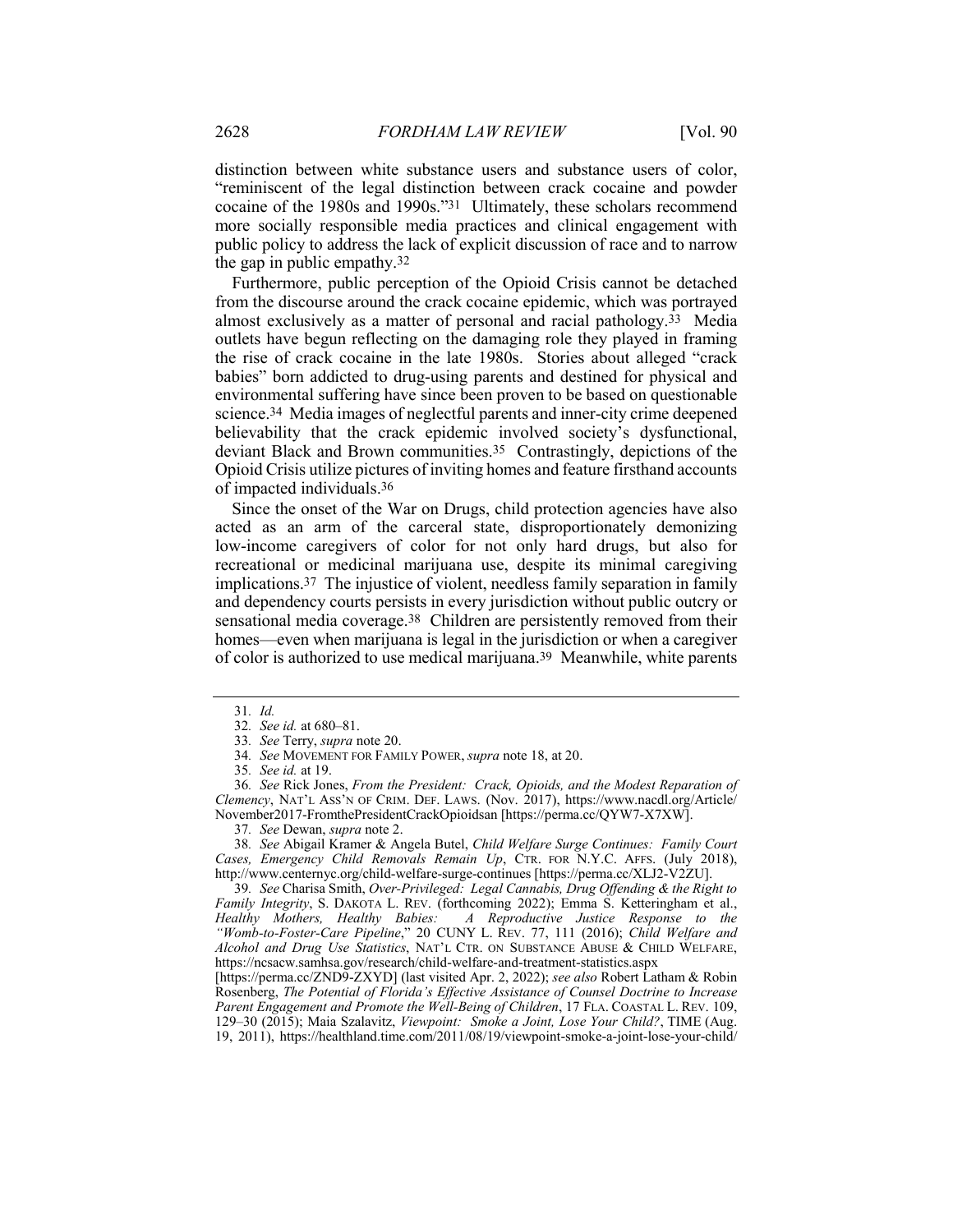have the privilege of endorsing marijuana's parenting enhancement qualities as legalization proliferates.40 Ultimately, the outpouring of public empathy for white families experiencing opioid addiction has prevailed at the expense of equipping all jurisdictions with better resources to respond to mental health crises, bolster care networks, and support caregivers facing punitive intervention.41

### *B. Deeper Dive: Caregiving, Substance Use, and the Empathy Gap*

In the opioid era, instinctive empathy for caregivers who use substances overwhelmingly depends on their race.42 While substance use is one of the main reasons why families wind up in dependency courts, the empathy gap is predominant in family regulation system scenarios.43 A majority of cases (1) unnecessarily separate families; (2) exclusively focus on low-income people of color; (3) fixate on drugs as a pretext for surveillance and carceral control; and (4) fail to address any underlying reasons for caregiver or family struggles, including intrafamilial violence and abuse.44 Importantly, the population at large has a genetic predisposition to substance-related disorders. As recently as 2018, SAMSHA found that among the 47.6 million adults with diagnosed mental illnesses, 19.3 percent also had a substance use disorder.45 Clinicians explain that substance use disorders and other mental illnesses frequently co-occur because "one [disorder] makes you more

41*. See generally* Martha Albertson Fineman, *The Vulnerable Subject and the Responsive State*, 60 EMORY L.J. 251 (2010).

42*. See* Vann R. Newkirk II, *What the 'Crack Baby' Panic Reveals About the Opioid Epidemic*, ATLANTIC (July 16, 2017), https://www.theatlantic.com/politics/archive/2017/07/ what-the-crack-baby-panic-reveals-about-the-opioid-epidemic/533763/

[https://perma.cc/67HH-DLHT]; Issac J. Bailey, *Why Didn't My Drug-Affected Family Get Any Sympathy?*, POLITICO (June 10, 2018), https://www.politico.com/magazine/story/2018/ 06/10/opioid-crisis-crack-crisis-race-donald-trump-218602/ [https://perma.cc/S36K-DV8J]; MOVEMENT FOR FAMILY POWER, *supra* note 18, at 34.

43*. See* Newkirk, *supra* note 42; Bailey, *supra* note 42; MOVEMENT FOR FAMILY POWER, *supra* note 18, at 34.

44. Only a small portion of cases involve intrafamilial violence and abuse. *See* U.S. DEP'T OF HEALTH & HUM. SERVS., CHILD MALTREATMENT 2019, at ii (2019) (finding that 61 percent of victims were neglected, 10.3 percent were physically abused, and 7.2 percent were sexually abused); MOVEMENT FOR FAMILY POWER, *supra* note 18, at 13–14.

45. SUBSTANCE ABUSE & MENTAL HEALTH SERVS. ADMIN., SUBSTANCE USE DISORDER TREATMENT FOR PEOPLE WITH CO-OCCURRING DISORDERS 7 (2020), https://store.samhsa.gov/ sites/default/files/SAMHSA\_Digital\_Download/PEP20-02-01-004\_Final\_508.pdf

[https://perma.cc/DE9M-NE6Y]; *see also* Colette Bouchez, *Mental Illness and Substance Abuse*, WEBMD (June 1, 2006), https://www.webmd.com/bipolar-disorder/features/bipolardisporder-and-substance-abuse [https://perma.cc/HL9H-RNMR].

<sup>[</sup>https://perma.cc/ZPS6-VKN4]; Mosi Secret, *No Cause for Marijuana Case, but Enough for Child Neglect*, N.Y. TIMES (Aug. 17, 2011), https://www.nytimes.com/2011/08/18/nyregion/ parents-minor-marijuana-arrests-lead-to-child-neglect-cases.html [https://perma.cc/YBR5- 5JAM].

<sup>40</sup>*. See* Alex Halperin, *'Cannabis Strengthened Our Bond': Can Pot Make You a Better Parent?*, GUARDIAN (Apr. 16, 2018, 3:01 PM), https://www.theguardian.com/society/2018/ apr/16/cannabis-marijuana-parenting-children-drugs [https://perma.cc/YA4N-BGQQ] (discussing marijuana use by—presumably white—parents in the United States, including lactating mothers).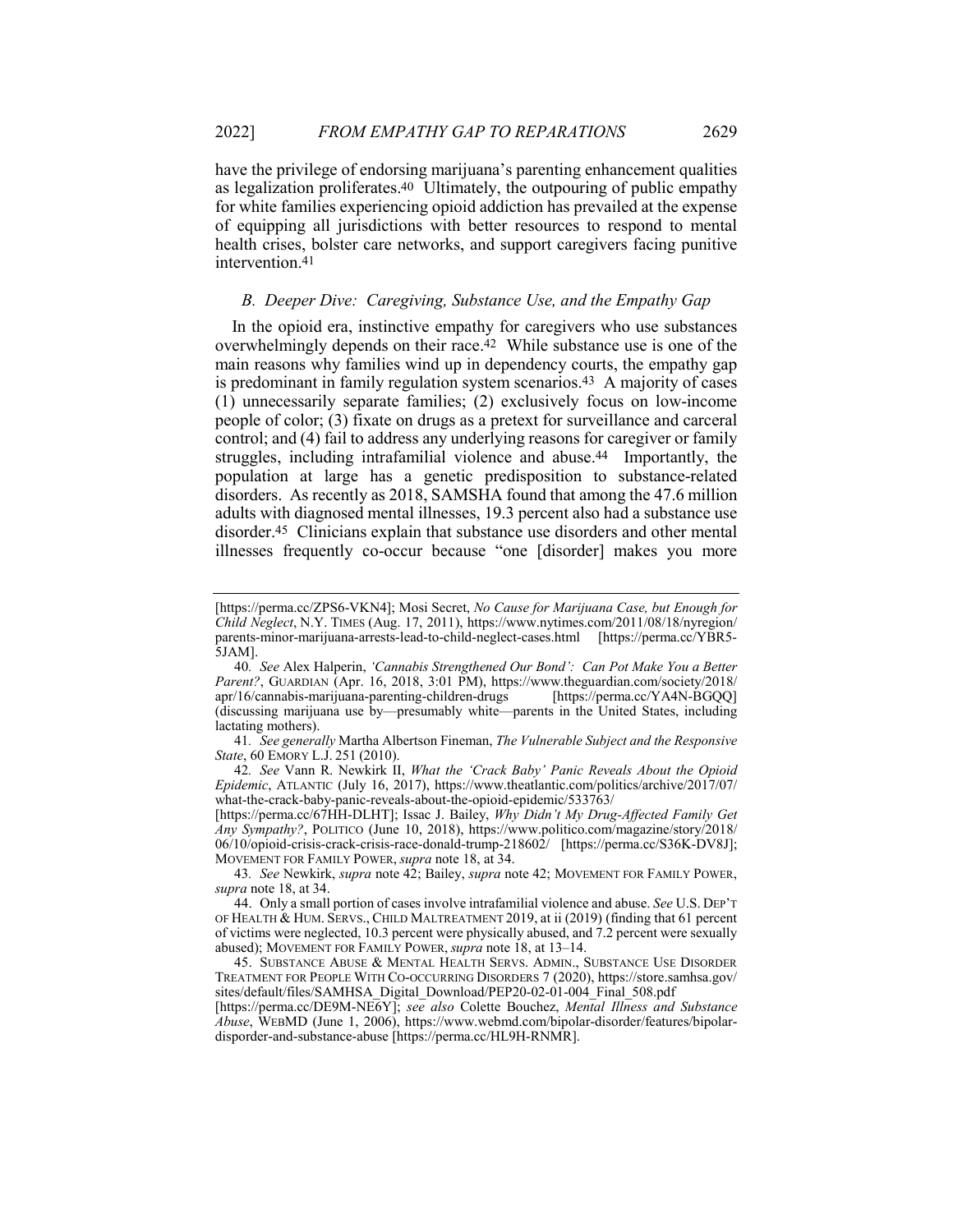vulnerable to the other" regardless of which starts first.<sup>46</sup> Research also suggests that any of the following could be true: (1) substance abuse may have reached epidemic proportions, (2) widespread exposure is now illuminating habits that were previously hidden, or (3) widespread exposure is now revealing behavior that was less surveilled and punished prior to the War on Drugs.47

Although the crack epidemic of the 1980s and 1990s and the present Opioid Crisis have increased the number of children removed from their families and placed in the foster care system, a causal link cannot be made between parental substance use and child maltreatment.48 A plethora of social cognition studies have been unable to conclusively draw a causal connection between drug use and inferior parenting.49 Further, recent studies by the U.S. Department of Health and Human Services confirm that little empirical evidence supports the assertion that "parental substance use" of any kind "has been the primary cause" of increased foster care placements.50 The insidious conflation of family poverty with child neglect also makes it impossible to reliably link parental substance abuse with foster care entry.51 Nonetheless, many child welfare professionals perceive causality between a caregiver's substance use and the professionals' own decisions to investigate, substantiate maltreatment, and initiate foster care placements.52 A Child

47*. See generally* LAURA RADEL ET AL., OFF. OF THE ASSISTANT SEC'Y FOR PLAN. & EVALUATION, U.S. DEP'T OF HEALTH & HUM. SERVS., SUBSTANCE USE, THE OPIOID EPIDEMIC, AND THE CHILD WELFARE SYSTEM: KEY FINDINGS FROM A MIXED METHODS STUDY (2018), https://aspe.hhs.gov/sites/default/files/private/pdf/258836/SubstanceUseChildWelfareOvervi ew.pdf [https://perma.cc/47KX-3ZFW].

52*. See* MOVEMENT FOR FAMILY POWER, *supra* note 18, at 21.

<sup>46</sup>*. See* Bouchez, *supra* note 45; SUBSTANCE ABUSE & MENTAL HEALTH SERVS. ADMIN., *supra* note 45, at 7 ("Comorbidity [with substance misuse] is important because it is the rule rather than the exception with mental health disorders." (citing Glenn E. Hunt et al., *Comorbidity of Bipolar and Substance Use Disorders in National Surveys of General Populations, 1990–2015: Systematic Review and Meta-analysis*, J. AFFECTIVE DISORDERS, Dec. 2016, at 321, 326)); *see also* Stephanie Hartwell, *Triple Stigma: Persons with Mental Illness and Substance Abuse Problems in the Criminal Justice System,* 15 CRIM. JUST. POL'Y REV. 84, 95 (2004); *Mental Illness*, NAT'L INST. OF MENTAL HEALTH, https://www.nimh.nih.gov/health/statistics/mental-illness (last visited Apr. 2, 2022); TERESE VOGE*,* CMTY. PREVENTION INITIATIVE, NEW APPROACHES TO PREVENTION: ALIGNING INTERVENTIONS BETWEEN SUBSTANCE ABUSE AND MENTAL HEALTH (2012), http://www.ca-cpi.org/wp-content/uploads/2016/10/POP Aligning-HEALTH (2012), http://www.ca-cpi.org/wp-content/uploads/2016/10/POP\_Aligning-Interventions-2012.pdf [https://perma.cc/3QCR-R6WZ].

<sup>48</sup>*. See id.* at 3.

<sup>49.</sup> MOVEMENT FOR FAMILY POWER, *supra* note 18, at 21 ("The scientific literature that suggests substance use produces social cognitive deficits in parenting is underwhelming.").

<sup>50.</sup> RADEL ET AL., *supra* note 47, at 1–2.

<sup>51.</sup> Child neglect statutes define neglect as a caregiver's failure to provide life's basic necessities. *See Definitions of Child Abuse and Neglect*, CHILD WELFARE INFO. GATEWAY, U.S. CHILD.'S BUREAU, https://www.childwelfare.gov/pubpdfs/define.pdf [https://perma.cc/ G9JD-9XRB] (last visited Apr. 2, 2022). Many states do not distinguish between child neglect and underlying poverty or a caregiver's inability to improve financial circumstances. *See* ROBIN GHERTNER ET AL., U.S. DEPT. OF HEALTH & HUM. SERVS., THE RELATIONSHIP BETWEEN SUBSTANCE USE INDICATORS AND CHILD WELFARE CASELOADS (2018), https://aspe.hhs.gov/sites/default/files/private/pdf/258831/SubstanceUseCWCaseloads.pdf [https://perma.cc/R77A-7LEH].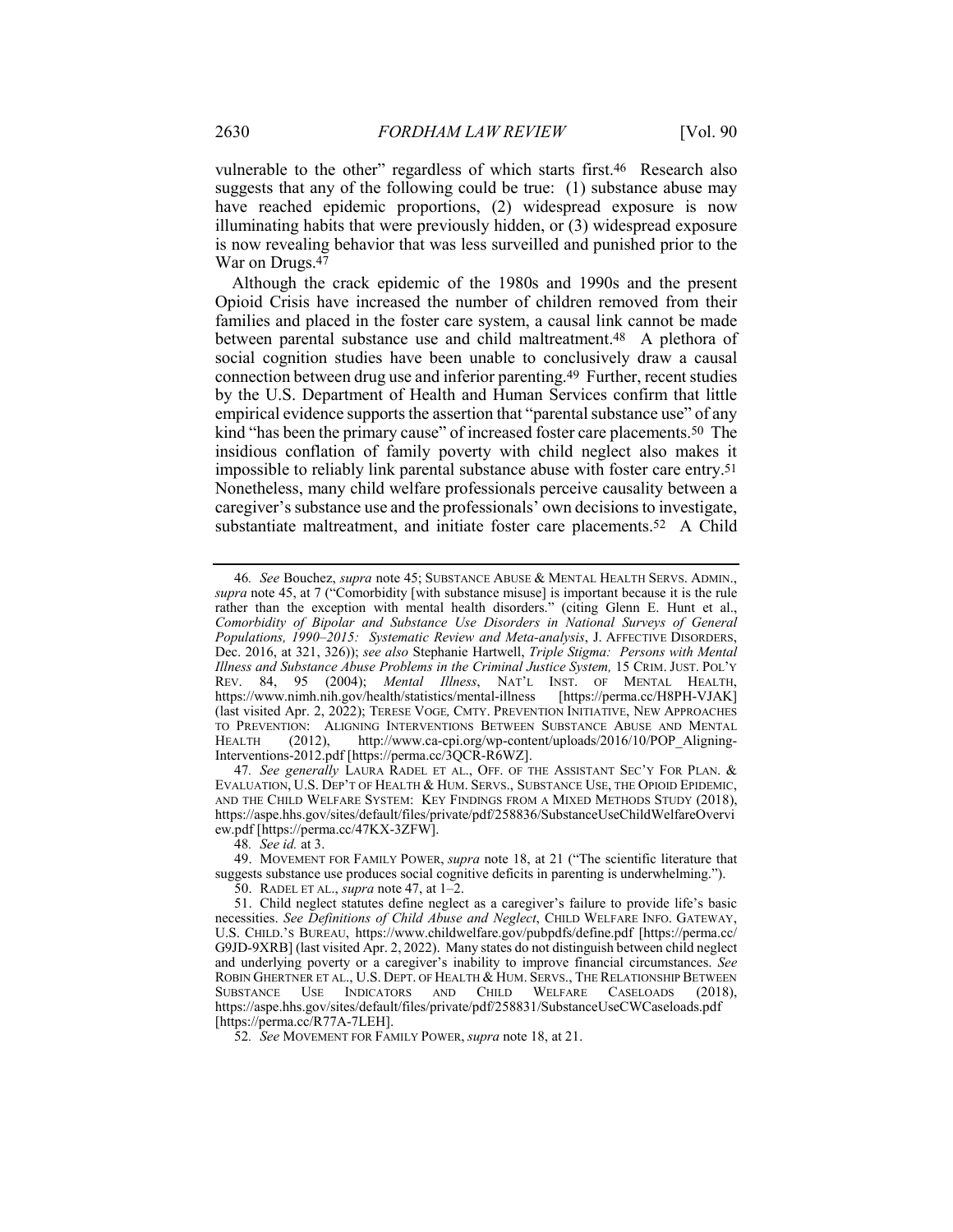Protective Services (CPS) investigator's own biased opinion is the most consistent variable used to determine child maltreatment in cases involving caregiver substance use.53 Such circular logic is an unreliable measure to maintain systems that tear families apart and can lead to the termination of parents' rights to their children.54

Regardless of the family regulation system's impulse to increase caseloads where caregiver substance use is alleged, the foster system's damage to families, communities, and society at large remains a far graver concern. The system causes short- and long-term health consequences to children;<sup>55</sup> egregious health consequences for parents,56 including suicidality and post-traumatic stress disorder;57 and "heightened social disadvantages including loss of housing, employment, income and social support, and increased stigma."58 A recent report to the United Nations asserts that such outcomes "compound societal disadvantages *already* faced by [caregivers] prior to removal of their children, further escalating systemic disregard and health/social inequities . . . and creating [monumental] barriers to rebuilding

54*. See id.* at 22.

56*. See* MOVEMENT FOR FAMILY POWER, *supra* note 18, at 35–36.

57*. See generally, e.g.*, Kathleen S. Kenny et al., *"I Felt for a Long Time Like Everything Beautiful in Me Had Been Taken Out": Women's Suffering, Remembering, and Survival Following the Loss of Child Custody*, 26 INT'L J. DRUG POL'Y 1158 (2015); Kendra L. Nixon et al., *"Every Day It Takes a Piece of You Away": Experiences of Grief and Loss Among Abused Mothers Involved with Child Protective Services*, 7 J. PUB. CHILD WELFARE 172 (2013); Elizabeth Wall-Wieler et al., *Suicide Attempts and Completions Among Mothers Whose Children Were Taken into Care by Child Protection Services: A Cohort Study Using Linkable Administrative Data*, 63 CANADIAN J. PSYCHIATRY 170 (2018); Elizabeth Wall-Wieler et al., *Mortality Among Mothers Whose Children Were Taken into Care by Child Protection Services: A Discordant Sibling Analysis*, 187 AM. J. EPIDEMIOLOGY 1182 (2018); Elizabeth Wall-Wieler et al., *Postpartum Depression and Anxiety Among Mothers Whose Child Was Placed in Care of Child Protection Services at Birth: A Retrospective Cohort Study Using Linkable Administrative Data*, 22 MATERNAL & CHILD HEALTH J. 1393 (2018).

58*. See generally, e.g.*, Elizabeth Wall-Wieler et al., *Maternal Health and Social Outcomes After Having a Child Taken into Care: Population-Based Longitudinal Cohort Study Using Linkable Administrative Data*, 71 J. EPIDEMIOLOGY & CMTY. HEALTH 1145 (2017); Jennifer L. Hook et al., *Trajectories of Economic Disconnection Among Families in the Child Welfare System*, 63 SOC. PROBS. 161 (2016); *see also* MOVEMENT FOR FAMILY POWER, *supra* note 18, at 35–36.

<sup>53</sup>*. See id.* at 138 nn.51–52 (first citing Lawrence M. Berger et al., *Caseworker-Perceived Caregiver Substance Abuse and Child Protective Services Outcomes*, 15 CHILD MALTREATMENT 199, 199–210 (2010); then citing Bryan G. Victor et al., *Domestic Violence, Parental Substance Misuse and the Decision to Substantiate Child Maltreatment*, 79 CHILD ABUSE & NEGLECT 31 (2018)).

<sup>55</sup>*. See id.* at 35. *See generally, e.g.*, DOROTHY E. ROBERTS, SHATTERED BONDS: THE COLOR OF CHILD WELFARE (2002); Catherine R. Lawrence et al., *The Impact of Foster Care on Development*, 18 DEV. & PSYCHOPATHOLOGY 57 (2006); Kristen Turney & Christopher Wildeman, *Mental and Physical Health of Children in Foster Care*, 138 PEDIATRICS 1 (2016) (showing the association between increased mental health issues and child placement in the foster care system); Joseph J. Doyle, Jr., *Causal Effects of Foster Care: An Instrumental-Variables Approach*, 35 CHILD. & YOUTH SERVS. REV. 1143 (2011) (suggesting that placement in foster care increases the likelihood of emergency health episodes); Laura Santhanam, *How the Toxic Stress of Family Separation Can Harm a Child*, PBS (June 28, 2018), https://www.pbs.org/newshour/health/how-the-toxic-stress-of-family-separation-canharm-a-child [https://perma.cc/X4U8-FV9M].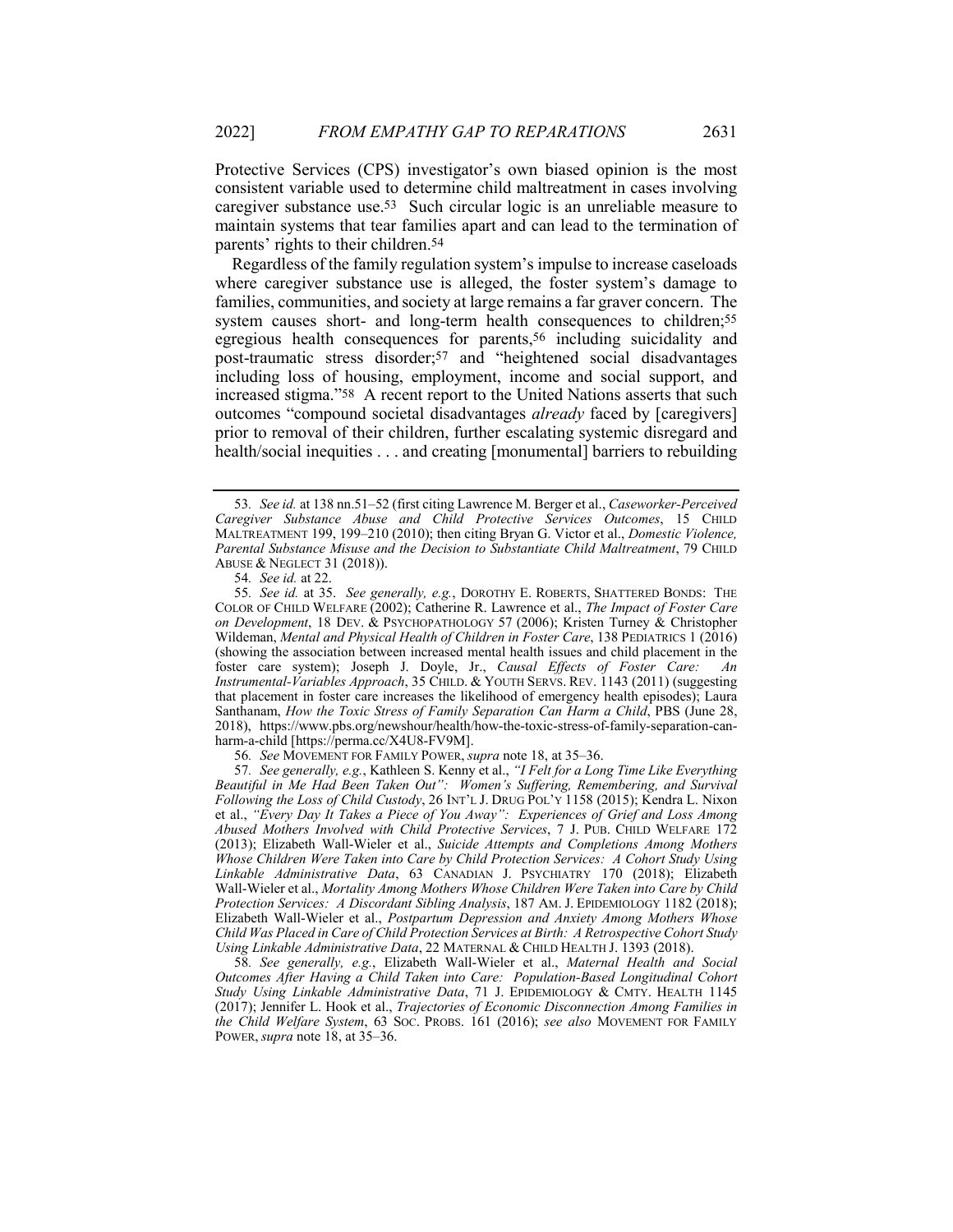their lives and families."59 As the abolitionist organization Movement for Family Power points out, American society fails to scrutinize the foster care system's intervention into the lives of low-income families of color because of three faulty assumptions:60 First, that drug use by Black and Brown parents causes harms or poses risks of harms that justify the existence of this massive, powerful government apparatus.61 Second, that the foster care system is capable of identifying harm or risks of harm.62 And third, that the foster care system is equipped to respond appropriately to ensure the well-being of low-income families.<sup>63</sup> Ironically, American family courts name their legal proceedings against purportedly failing caregivers "in the interest of" these individuals' own children, or in the name of "the state" versus" a parent, adding to the public perception that the family regulation system prioritizes child protection despite its racially and socioeconomically discriminatory actions.64

# *C. Family Regulation and Legacies of Oppression*

The empathy gap originated long before the Opioid Crisis and the War on Drugs. Overcoming the racial and ethnic disparities in the modern foster care system<sup>65</sup>—which is rooted in vestiges of explicit racial domination, capitalist

<sup>59.</sup> NAT'L ADVOCS. FOR PREGNANT WOMEN & MOVEMENT FOR FAMILY POWER, VIOLENCE AGAINST WOMEN IN THE MEDICAL SETTING: AN EXAMINATION OF THE U.S. FOSTER SYSTEM 5 (2019), https://ccrjustice.org/sites/default/files/attach/2019/06/MFP\_NAPW\_UN\_VAW\_ Submission-20190531-Final.pdf [https://perma.cc/XS69-2X7Z].

<sup>60</sup>*. See* MOVEMENT FOR FAMILY POWER, *supra* note 18, at 19–23, 30–42.

<sup>61</sup>*. See id.* at 19–23.

<sup>62</sup>*. See id.* at 30–34.

<sup>63</sup>*. See id.* at 35–42.

<sup>64.</sup> The terms "in the interest of" and "the state versus" are common names for child dependency pleadings throughout the country. *See, e.g.*, *What Is Dependency?*, ADMIN. OFF. OF PA. DEPENDENCY CTS., https://www.pacourts.us/news-and-statistics/research-andstatistics/dashboard-table-of-contents/resources/webhelp/Dependency/Overview/ What\_is\_Dependency.htm [https://perma.cc/RD52-TY28] (last visited Apr. 2, 2022); ANGELA SHERBO ET AL., YOUTH RTS. JUST., CONSTITUTIONAL RIGHT TO APPOINTMENT OF COUNSEL FOR CHILDREN IN JUVENILE DEPENDENCY CASES (2020), https://youthrightsjustice.org/wp-content/uploads/2020/08/Right-to-Counsel-Memo-2020.pdf [https://perma.cc/82G8content/uploads/2020/08/Right-to-Counsel-Memo-2020.pdf TMQM]; *see also* MARTIN GUGGENHEIM, WHAT'S WRONG WITH CHILDREN'S RIGHTS 38–39 (2005); Kimberlé W. Crenshaw, *From Private Violence to Mass Incarceration: Thinking Intersectionally About Women, Race, and Social Control*, 59 UCLA L. REV. 1418, 1441–50 (2012); Dorothy E. Roberts, *The Social and Moral Cost of Mass Incarceration in African American Communities*, 56 STAN. L. REV. 1271, 1298–99 (2004).

<sup>65</sup>*. See, e.g.*, U.S. DEP'T OF HEALTH & HUM. SERVS., CHILDREN OF COLOR IN THE CHILD WELFARE SYSTEM: PERSPECTIVES FROM THE CHILD WELFARE COMMUNITY (2003), https://www.childwelfare.gov/pubpdfs/children.pdf [https://perma.cc/Y6Z4-BVJR]; CHILD WELFARE INFO. GATEWAY, U.S. CHILD.'S BUREAU, CHILD WELFARE PRACTICE TO ADDRESS RACIAL DISPROPORTIONALITY AND DISPARITY 3 (2020) [hereinafter CHILD WELFARE PRACTICE], https://www.childwelfare.gov/pubPDFs/racial\_disproportionality.pdf [https://perma.cc/NX5S-2TSS]; *Disproportionality and Race Equity in Child Welfare*, NAT'L CONF. OF STATE LEGIS. (Jan. 26, 2021), https://www.ncsl.org/research/humanservices/disproportionality-and-race-equity-in-child-welfare.aspx [https://perma.cc/8PRF-A9GC].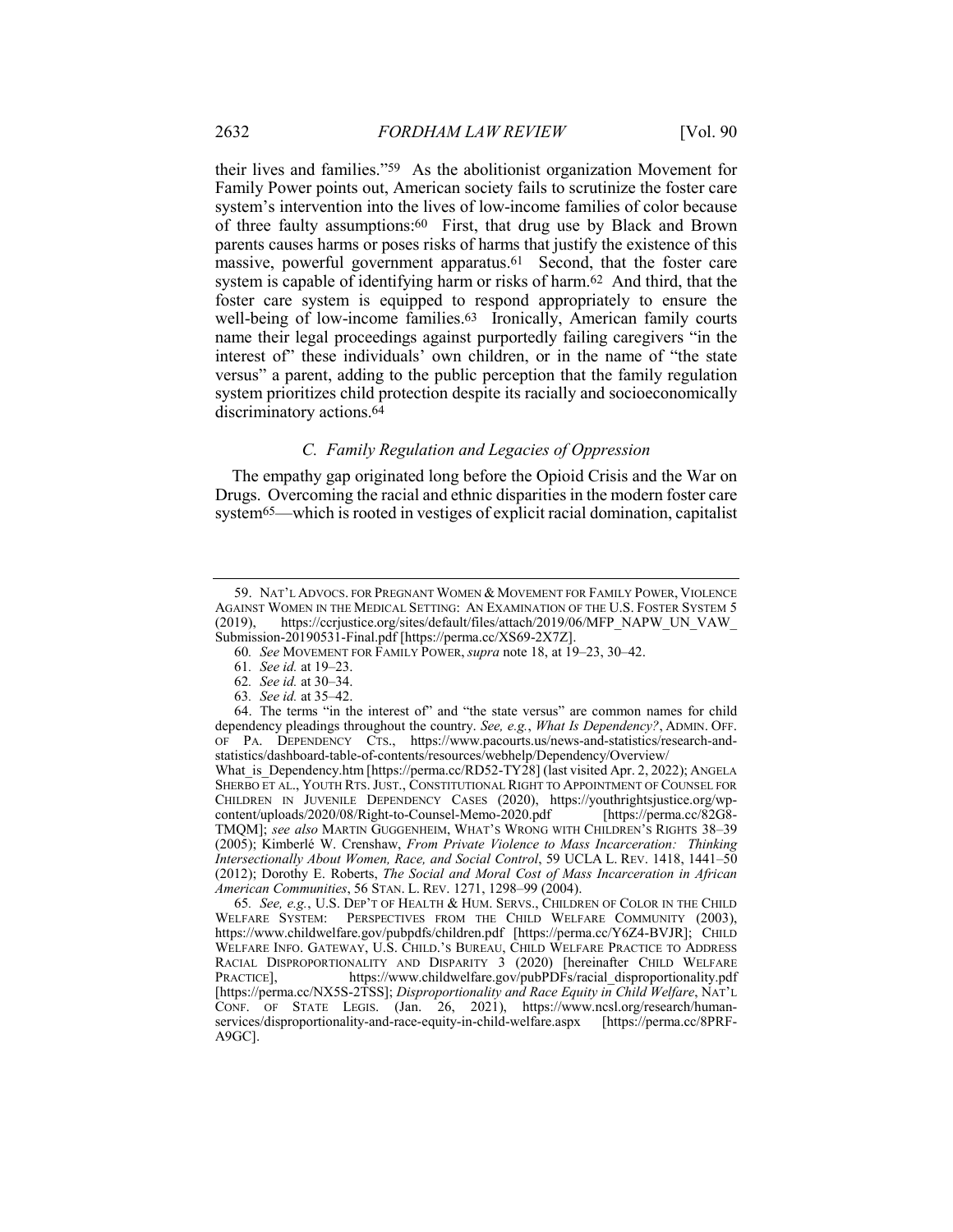imperialism, and western expansion across the continental United States66 requires a transformative vision.67

The modern foster care system's practice of forced family separation under the guise of state benevolence continues the U.S. government's earlier practices, which were built on deep-seated beliefs that people of color were less human and in need of control.68 After slavery was abolished, the U.S. government attempted to resolve what was offensively coined "the Indian Problem"; indigenous families were subject to a massive relocation campaign69 that only partially ended with the passage of the Indian Child Welfare Act of 1978.70 As part of this campaign, the U.S. Bureau of Indian Affairs removed Native American children from their families and placed them in boarding schools to "assimilate" into the "American way of life."71 Boarding schools were a deliberate instrument for absorbing indigenous cultures standing in the way of white people's "manifest destiny"—the philosophy legitimizing westward expansion rooted in Christian beliefs about white supremacy.72 As mass graves were uncovered at boarding schools in Canada,73 the remains of ten Native American children were discovered on the grounds of Carlisle Indian Industrial School in

69*. See* Max Nesterak, *Uprooted: The 1950s Plan to Erase Indian Country*, AM. PUB. MEDIA, https://www.apmreports.org/episode/2019/11/01/uprooted-the-1950s-plan-to-eraseindian-country [https://perma.cc/93DY-HWCY] (last visited Apr. 2, 2022).

[https://perma.cc/A7A3-8AHM] (last visited Apr. 2, 2022). *See also generally* Alice C. Fletcher and Zitkala-Ša, *Settler Mothers and Native Orphans*, *in* THE TROUBLE WITH WHITE WOMEN: A COUNTERHISTORY OF FEMINISM 79 (Kyla Schuller ed., 2021); NICK ESTES, OUR HISTORY IS THE FUTURE: STANDING ROCK VERSUS THE DAKOTA ACCESS PIPELINE, AND THE LONG TRADITION OF INDIGENOUS RESISTANCE (2019); MARGARET D. JACOBS, WHITE MOTHER TO A DARK RACE: SETTLER COLONIALISM, MATERNALISM, AND THE REMOVAL OF INDIGENOUS CHILDREN IN THE AMERICAN WEST AND AUSTRALIA, 1880–1940 (2009). *Cf.* Richard H. Pratt, *The Advantages of Mingling Indians with Whites*, *in* AMERICANIZING THE AMERICAN INDIANS: WRITINGS BY THE "FRIENDS OF THE INDIAN" 1880–1990, at 260 (Francis Paul Prucha ed., 1973).

<sup>66</sup>*. See generally* MICHELLE ALEXANDER, THE NEW JIM CROW: MASS INCARCERATION IN THE AGE OF COLORBLINDNESS 20–59 (2012); DOUGLAS BLACKMON, SLAVERY BY ANOTHER NAME: THE RE-ENSLAVEMENT OF BLACK AMERICANS FROM THE CIVIL WAR TO WORLD WAR II (2008).

<sup>67</sup>*. See infra* Part V.

<sup>68</sup>*. See* Anthony Fieldman, *Manifest Destiny*, MEDIUM (May 5, 2021), https://anthonyfieldman.medium.com/manifest-destiny-53ba82df7e73 [https://perma.cc/ 32WH-SBVN]; *see also* Jean Stefancic, Terrace v. Thompson *and the Legacy of Manifest Destiny*, 12 NEV. L.J. 532, 536 (2012).

<sup>70.</sup> Pub. L. No. 95-608, 92 Stat. 3069 (codified as amended in scattered sections of 25 U.S.C.).<br>71. See History & Culture:

Boarding Schools, N. PLAINS RSRV. AID, http://www.nativepartnership.org/site/PageServer?pagename=airc\_hist\_boardingschools

<sup>72</sup>*. See America's Manifest Destiny*, SMITHSONIAN AM. ART MUSEUM, https://americanexperience.si.edu/historical-eras/expansion/pair-westward-apotheosis/ [https://perma.cc/9CEP-D3HJ] (last visited Apr. 2, 2022).

<sup>73</sup>*. See* Mary Louise Kelly et al., *U.S. Boarding Schools Were the Blueprint for Indigenous Family Separation in Canada*, NPR (June 3, 2021, 4:21 PM), https://www.npr.org/ 2021/06/03/1003020286/u-s-boarding-schools-were-the-blueprint-for-indigenous-familyseparation-in-cana [https://perma.cc/RD45-JZL8].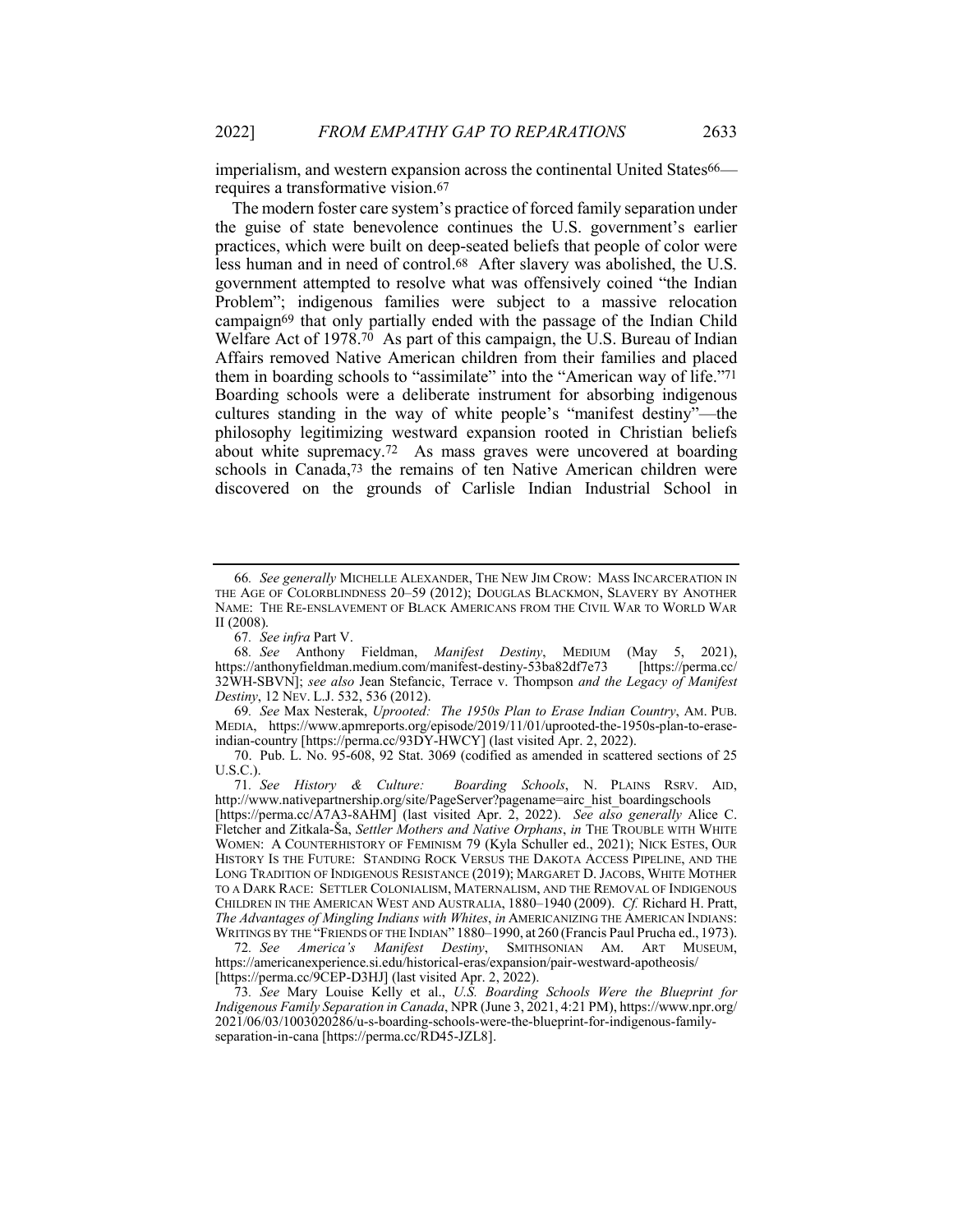Pennsylvania in June 2021, highlighting the tragic consequences of this era of government policy.74

Throughout U.S. history, forced separation and state intrusion upon families of color have primarily occurred for reasons linked to cultural bias, discrimination, and socioeconomic disadvantage. The empathy gap and the compassionate portrayal of white caregivers experiencing opioid addiction adhere to an old narrative about inherent white virtue, accidental corruption, and potential redemption. Since the founding of the first juvenile court in Chicago in 1899, family courts have imposed traditional, white, middle-class cultural and gender norms on marginalized communities in the same manner as the Native American boarding schools did.75 Juvenile courts facilitated a newfound public system of intervention into the lives of Black people, Native Americans, immigrants, and poor families in the name of preventing child maltreatment and delinquency.<sup>76</sup> These carceral, protectionist<sup>77</sup> approaches involve the exertion of state parens patriae authority to divide families, exact punitive sanctions against caregivers, and implement monitoring systems inside communities under the pretext of care.78

Black women have particularly borne the brunt of punitive state responses to alleged parental substance use. During the crack cocaine epidemic, images of demonized Black mothers were the "face" of substance abuse.79 States turned to the criminal legal system to address substance use by Black women during pregnancy,<sup>80</sup> and prosecutors removed scores of children from their homes under the guise of child protection.<sup>81</sup>

<sup>74</sup>*. See* Jenna Kunze, *The Remains of 10 Children at the Carlisle Indian Boarding School Are Returning Home*, NATIVE NEWS ONLINE (June 17, 2021), https://nativenewsonline.net/ currents/the-remains-of-10-children-at-the-carlisle-indian-boarding-school-are-returninghome [https://perma.cc/KN2P-HKJ7]. The National Native American Boarding School Healing Coalition is demanding an inquiry into these unmarked graves. *See History & Culture: Boarding Schools*, *supra* note 71; Kelly et al., *supra* note 73.

<sup>75</sup>*. See, e.g.*, Wendy Anton Fitzgerald, *Maturity, Difference, and Mystery: Children's Perspectives and the Law,* 36 ARIZ. L.REV. 11, 61 (1994); Shani King, *The Family Law Canon in a (Post?) Racial Era*, 72 OHIO ST. L.J. 575, 586 (2011); Charisa Smith, *No Quick Fix: The Failure of Criminal Law and the Promise of Civil Law Remedies for Domestic Child Sex Trafficking*, 71 U. MIAMI L. REV. 1, 50 (2016); Crenshaw, *supra* note 64, at 1449–50; Roberts, *supra* note 64, at 1298–99; ROBERTS, *supra* note 55, at 234 ("Judges had the power to place Black children in the care and service of whites if they found the  $[ir]$  parents to be unfit . . . .").

<sup>76</sup>*. See, e.g.*, Fitzgerald, *supra* note 75, at 61; King, *supra* note 75, at 592; Smith, *supra* note 75, at 22; Crenshaw, *supra* note 64, at 1449–50; Roberts, *supra* note 64, at 1298–1300; ROBERTS, *supra* note 55, at 234; *see also* Michael Yudell, *Proposed 1920s Orphanage Study*  Just One Example in History of Scientific Racism, THE CONVERSATION (Feb. 23, 2015, 5:57 AM), https://theconversation.com/proposed-1920s-orphanage-study-just-one-examplein-history-of-scientific-racism-37015 [https://perma.cc/4ZPW-JQ3M].

<sup>77</sup>*. See* Cynthia Godsoe, *Punishment as Protection*, 52 HOUS. L. REV. 1313, 1357 (2015).

<sup>78</sup>*. See id.*

<sup>79</sup>*. See* MOVEMENT FOR FAMILY POWER,*supra* note 18, at 15–29 (describing the historical context behind the foster care system, racism within the War on Drugs, and links between those issues and mass incarceration).

<sup>80</sup>*. See id.*

<sup>81</sup>*. See* Khiara M. Bridges, *Race, Pregnancy, and the Opioid Epidemic: White Privilege and the Criminalization of Opioid Use During Pregnancy*, 133 HARV. L.REV. 770, 775 (2020).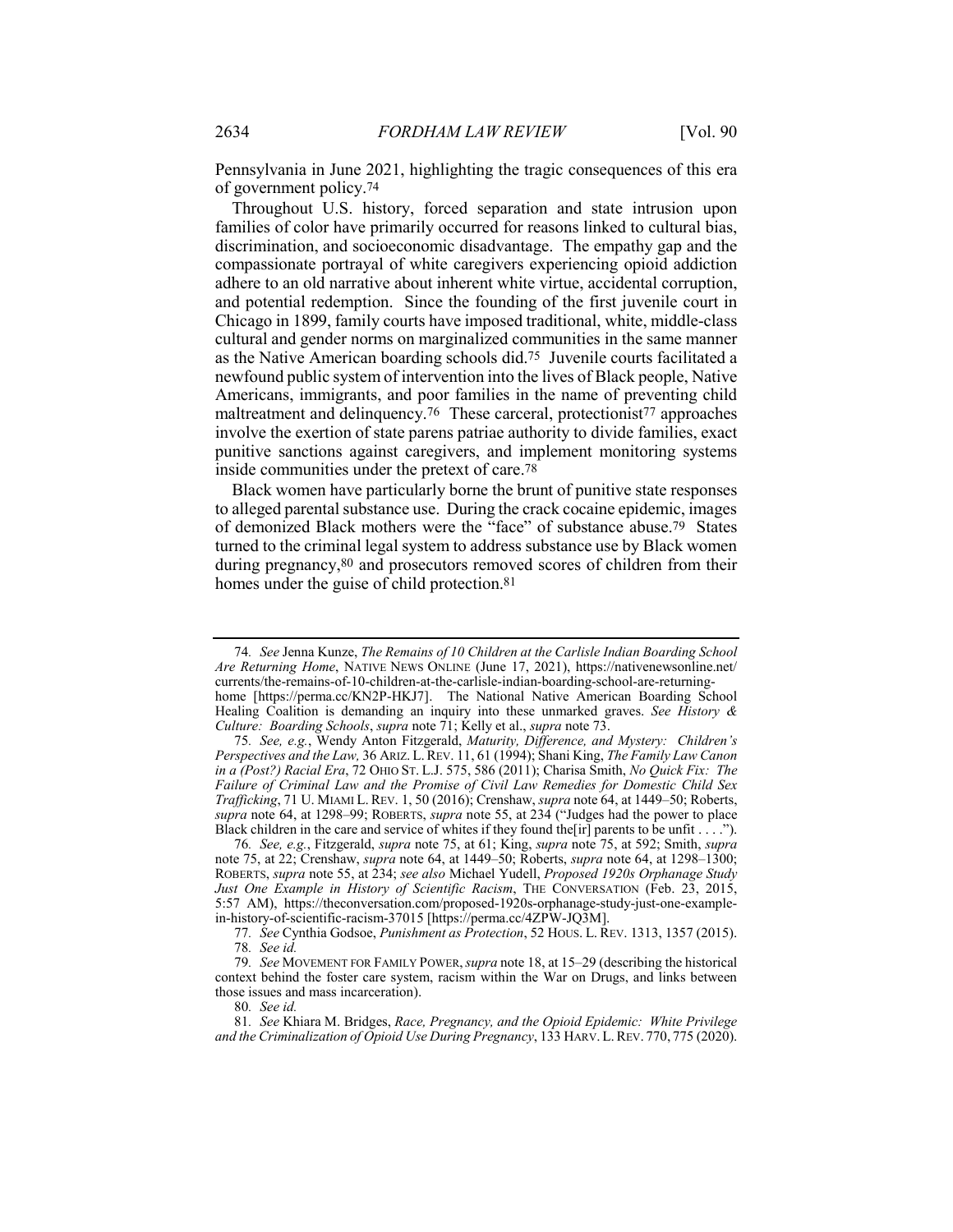Although communities of color use drugs at a similar rate as affluent white communities, families of color are almost exclusively the target of family regulation system intervention.82 The child-rearing abilities of caregivers of color have been historically devalued in the United States, even as women of color have comprised the majority of the domestic workforce.83 The Department of Health and Human Services confirms that "minority children" are "more likely to be in foster care" than in in-home services, despite their families' exhibiting the same problems and characteristics as white children's families.84 Additionally, states codify misinformed, discriminatory, and punitive approaches to caregiver substance use. For example, the New York Family Court Act85 creates a presumption of neglect if a child's well-being is threatened by a caregiver who "repeatedly misuses" drugs.86 However, the statute is highly subjective and does not distinguish between types or quantities of drugs.87

The Supreme Court of Pennsylvania recently addressed egregious state oversight in the foster care system, ruling that "nothing short of probable cause, guided by the traditional principles that govern its federal and state constitutional limitations, will suffice when a trial court makes a determination as to whether or not to authorize" a child protective home visit.88 Rejecting arguments that a lower evidentiary threshold is permissible in child welfare cases, the court held that "the Fourth Amendment applies equally whether the government official is a police officer conducting a criminal investigation or a caseworker conducting a civil child welfare investigation."89 Unfortunately, other states still afford caseworkers

<sup>82</sup>*. See generally* CTR. FOR BEHAV. HEALTH STAT. & QUALITY, SUBSTANCE ABUSE & MENTAL HEALTH SERVS. ADMIN., U.S. DEP'T OF HEALTH & HUM. SERVS., RESULTS FROM THE 2017 NATIONAL SURVEY ON DRUG USE AND HEALTH: DETAILED TABLES (2018) (reporting statistics on drug use among white families and families of color); RACHEL N. LIPARI & STRUTHER L. VAN HORN, SUBSTANCE ABUSE & MENTAL HEALTH SERVS. ADMIN., U.S. DEP'T OF HEALTH & HUM. SERVS., CHILDREN LIVING WITH PARENTS WHO HAVE A SUBSTANCE USE DISORDER (2017) (reporting data on the number of American children living with parents who have a substance use disorder)*. See also* MOVEMENT FOR FAMILY POWER, *supra* note 18, at 133–34 n.31.

<sup>83</sup>*. See* Ashley Nkadi, *Domestic Workers: The Women Who Raised America*, THE ROOT (Mar. 27, 2018, 9:00 AM), https://www.theroot.com/domestic-workers-the-women-whoraised-america-1823983133 [https://perma.cc/N9QU-4699]; David Childs, *Part Three (Women's Rights)—The Womanist Tradition and Domestic Workers in the Early Twentieth Century US*, DEMOCRACY & ME (Oct. 7, 2019), https://www.democracyandme.org/thewomanist-tradition-and-domestic-workers-in-the-early-twentieth-century-us/ [https://perma.cc/C6NH-MAMD].

<sup>84</sup>*. See* ADMIN. FOR CHILD. & FAMILIES, U.S. DEP'T OF HEALTH & HUM. SERVS., NATIONAL STUDY OF PROTECTIVE, PREVENTIVE AND REUNIFICATION SERVICES DELIVERED TO CHILDREN AND THEIR FAMILIES: FINAL REPORT, at xi (1998), https://www.ojp.gov/ncjrs/ virtual-library/abstracts/national-study-protective-preventive-and-reunification-services

<sup>[</sup>https://perma.cc/L3B7-2699]. *See also generally* CHILD WELFARE PRACTICE, *supra* note 65. 85. N.Y. FAM. CT. ACT § 111 (McKinney 2022).

<sup>86</sup>*. Id.* §§ 1012, 1046.

<sup>87</sup>*. Id.*

<sup>88.</sup> In the Interest of Y.W.-B., 265 A.3d 602, 625 (Pa. 2021).

<sup>89.</sup> *Id.* at 626–27. The court affirmatively stated that there is no "social worker" exception

to the Fourth Amendment. *Pennsylvania Supreme Court Limits Power of Child Welfare*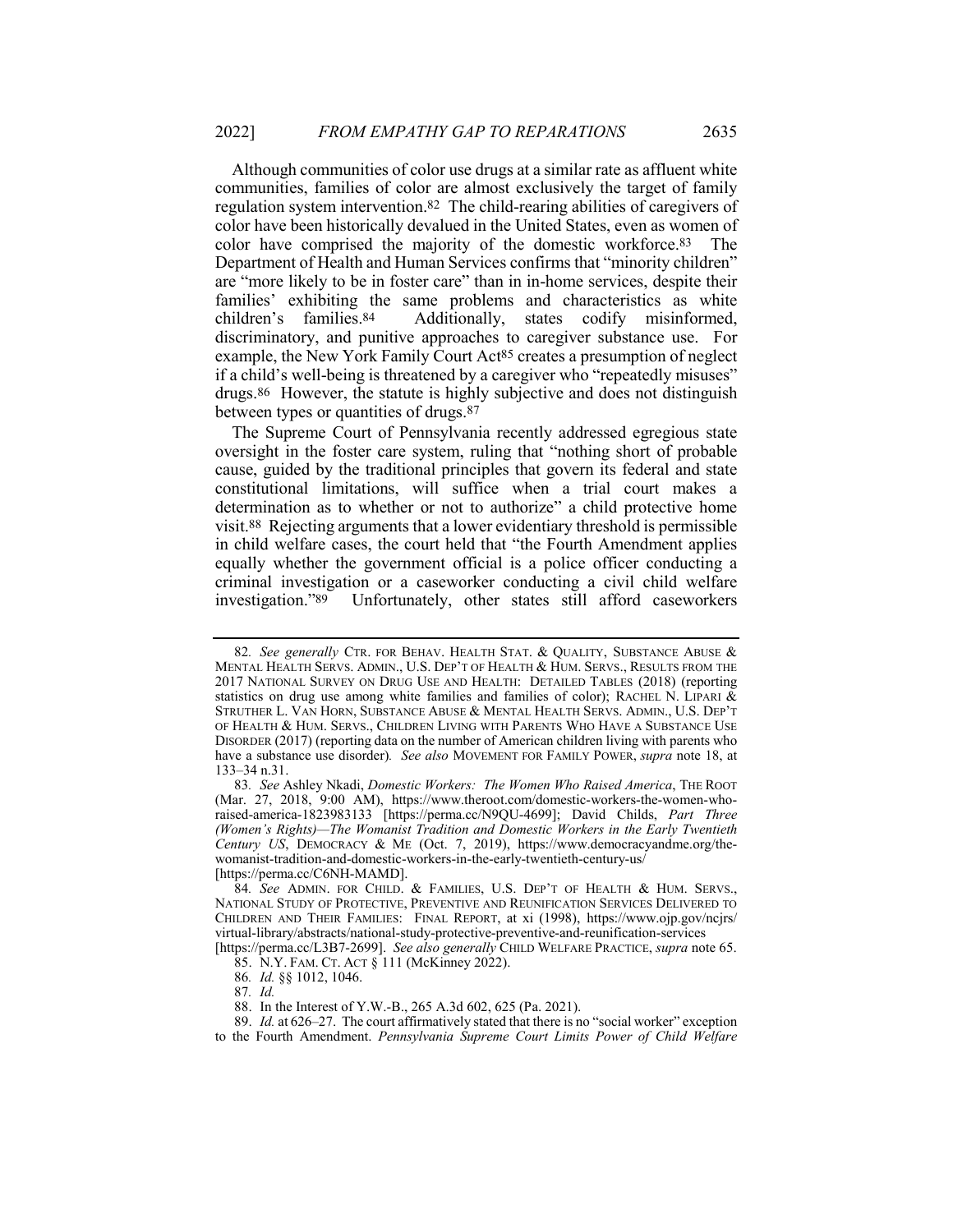extremely broad discretion and investigatory powers while relying on ill-founded understandings of culture and substance use.90 Today, state overreach into family lives involves an intricate combination of social service and family court practices, as well as federal and state statutory schemes with a major fiscal impact on state and local budgets.91 Although the skyrocketing effects of opioid and substance abuse on families and communities are concerning, there is an urgent need to curtail an expansive family regulation system that inaccurately identifies risk, deprives most impacted caregivers of requisite support, criminalizes people of color, and perpetuates family separation across jurisdictions.92

#### *D. Scarce Due Process and Problematic Evidentiary Standards*

The family regulation system also perpetuates systems of oppression by depriving fundamental constitutional rights of sufficient procedural safeguards. The harshest possible outcome of a family court case—the termination of parental rights—has been called the "civil death penalty."93 Courts must afford all caregivers the fundamental right to family integrity, as they merit "freedom of personal choice in matters of family life [as] one of the liberties protected by the Due Process Clause of the Fourteenth Amendment.<sup>"94</sup> A majority of states utilize family integrity as a factor in determining a "child's best interests."95 The U.S. Supreme Court clarified

92*. See id.*

*Agencies to Search Homes*, CMTY. LEGAL SERVS. OF PHILA. (Jan. 4, 2022), https://clsphila.org/ family/supreme-court-home-search-decision/ [https://perma.cc/57XG-HLNH].

<sup>90</sup>*. See generally* Bowen McBeath et al., *Under What Conditions Does Caseworker-Caregiver Racial/Ethnic Similarity Matter for Housing Service Provision?: An Application of Representative Bureaucracy Theory,* 88 SOC. SERV. REV. 134 (2014); Vivek Sankaran, *With Child Welfare, Racism Is Hiding in the Discretion*, THE IMPRINT (June 21, 2020), https://imprintnews.org/child-welfare-2/with-child-welfare-racism-is-hiding-in-thediscretion/44616 [https://perma.cc/5UH3-2APA].

<sup>91</sup>*. See* CHILD WELFARE PRACTICE, *supra* note 65, at 5–10.

<sup>93</sup>*. See Overview of Terminating Parental Rights*, FAMILY L. SELF-HELP CTR., https://www.familylawselfhelpcenter.org/self-help/adoption-termination-of-parental-

rights/overview-of-termination-of-parental-rights [https://perma.cc/NUJ8-3UQ7] (last visited Apr. 2, 2022); *Child Welfare Appellate Clinic*, U. MICH. SCH. OF L., https://michigan.law.umich.edu/academics/experiential-learning/clinics/child-welfare-

appellate-clinic-0 [https://perma.cc/YK7J-NRXA] (last visited Apr. 2, 2022); *Federal Legislation to #StopTheClock and Help Families Reunify During the COVID-19 Crisis*, SHRIVER CTR. ON POVERTY L. (Aug. 20, 2020), https://www.povertylaw.org/article/federallegislation-to-stopttheclock-and-help-families-reunify-during-the-covid-19-crisis/ [https://perma.cc/5QFY-3SUR].

<sup>94</sup>*. See* Quilloin v. Walcott, 434 U.S. 246, 255 (1978) (quoting Cleveland Bd. of Educ. v. LaFleur, 414 U.S. 632, 639–40 (1974)); *see also* Smith v. Org. of Foster Families for Equal. & Reform, 431 U.S. 816, 845 (1977); Stanley v. Illinois, 405 U.S. 645, 651–52 (1972); Alsager v. Dist. Ct. of Polk Cnty., 406 F. Supp. 10, 16 (S.D. Iowa 1975).

<sup>95</sup>*. See* CHILD WELFARE INFO. GATEWAY, U.S. CHILD.'S BUREAU, DETERMINING THE BEST INTERESTS OF THE CHILD 2 (2012), https://www.childwelfare.gov/pubPDFs/best\_interest.pdf [https://perma.cc/WH7F-5GK3] (reporting that approximately twenty-eight states consider "the importance of family integrity" as a guiding principle when making "best interests" determinations).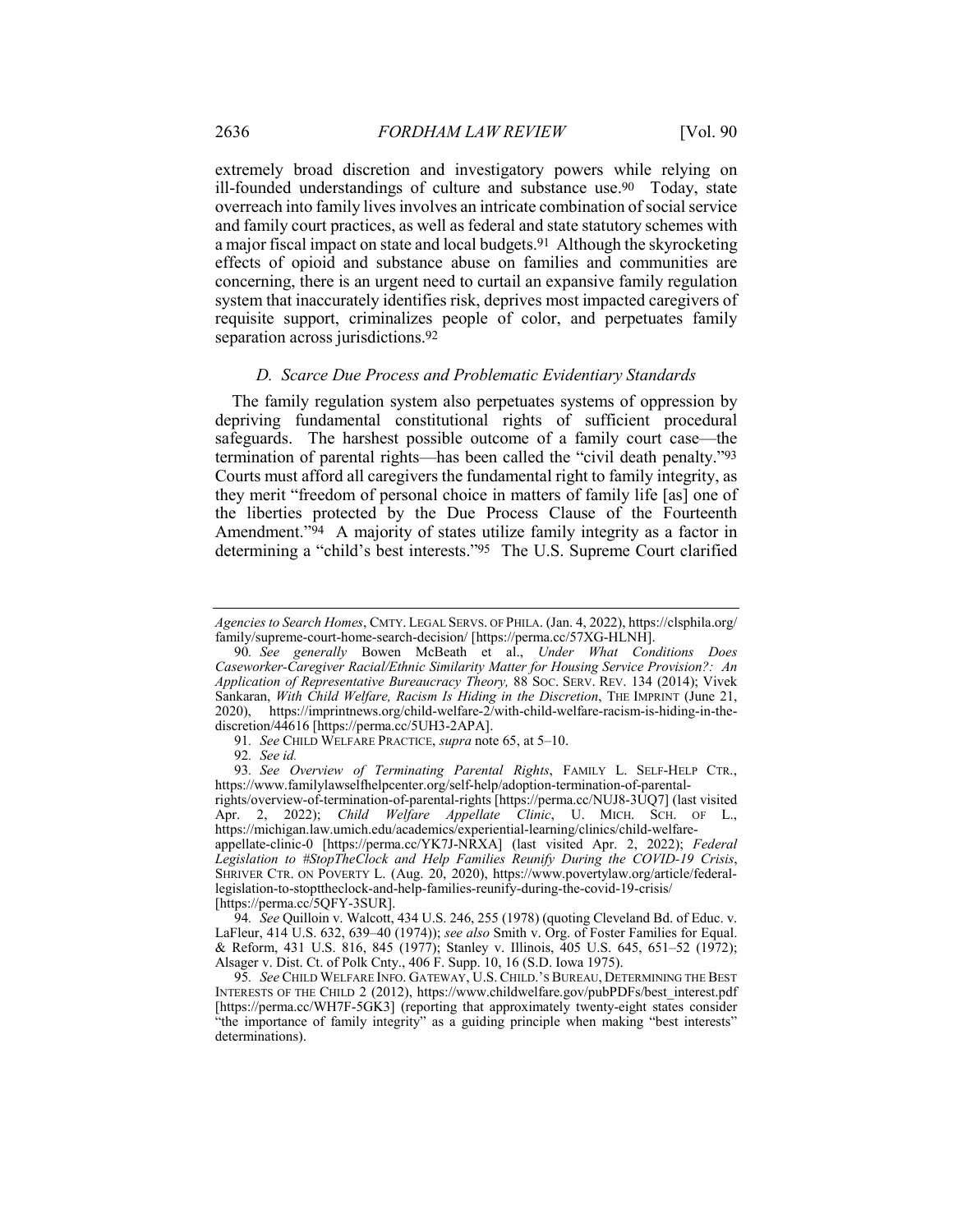this priority in *Santosky v. Kramer*,96 holding that a state must support its allegations backing the termination of parental rights by at least clear and convincing evidence because "the child and his parents share a vital interest in preventing erroneous termination of their natural relationship."97 The Court in *Santosky* also noted that a biological parent's fundamental liberty interest in raising his or her children "does not evaporate simply because they have not been model parents or have lost temporary custody of their child to the State."98 In *DeBoer v. DeBoer*,99 Justice John Paul Stevens, writing for the Court, proclaimed that courts "are not free to take children from parents simply by deciding another home offers more advantages."<sup>100</sup>

However, the family regulation system deprives marginalized families of due process at every stage of the process—from an initial CPS response to the attainment of child "permanency," such as adoption or aging out of foster care.101 Problematic concerns include (1) unwieldy mandatory reporting laws for professionals and government officials; (2) broad caseworker discretion to search property, investigate, and remove children from their homes without providing *Miranda*-type warnings; (3) parental inability to decline participation in investigations or coercive programming; (4) informal yet highly influential court proceedings where parents' attorneys are held to different standards than CPS attorneys; and (5) inadequate access to parents' counsel in most jurisdictions.102 Further, the family regulation system utilizes surveillance tools, including random drug testing, that violate evidentiary standards utilized in other legal proceedings.103 Notably, hearsay is also admissible in family and juvenile court.104

Formal legal norms employed by the family regulation system also involve culturally biased concepts of behavior and family relationships that further compound social marginalization and fragmentation. For example, the "best

101*. See generally* Tarek Z. Ismail, Child Protective Caseworkers as Law Enforcement Officers (Mar. 1, 2021) (unpublished manuscript), https://www.law.nyu.edu/sites/default/ files/Tarek%20Ismail%20-%20Child%20Protective%20Caseworkers.pdf [https://perma.cc/ AEH2-2MT5].

102*. See id.*

103*. See id.*

104*. See Understanding Hearsay in Child Welfare Cases*, WILLIAMS L. GRP., https://familylawyersnewjersey.com/understanding-hearsay-in-child-welfare-cases/

[https://perma.cc/Q84X-UPGT] (last visited Apr. 2, 2022); *see also* Brief for The Bronx Defenders et al. as Amicus Curiae at 5–6, *In re* Trenasia J., 32 N.E.3d 377 (N.Y. 2014) (No. 30), https://www.bronxdefenders.org/wp-content/uploads/2014/10/BxD-Amicus-(No. 30), https://www.bronxdefenders.org/wp-content/uploads/2014/10/BxD-Amicus-Brief.pdf [https://perma.cc/3SV4-TBF2] (arguing against the judicial expansion of the statutory hearsay exception for child protective and custody cases); GUARDIAN AD LITEM FOR CHILD., PROTECTING THE CHILD'S VOICE: USE AND APPLICATION OF THE CHILD VICTIM HEARSAY EXCEPTION (2018), http://centerforchildwelfare.fmhi.usf.edu/Training/ 2018cpssummit/Protecting\_The\_Child%27s Voice\_Use\_and\_Application\_of\_the\_Child\_Vi ctim\_Hearsay\_Exception\_original.1535034309%20(1).pdf [https://perma.cc/T26C-R6FC].

<sup>96.</sup> 455 U.S. 745 (1982).

<sup>97</sup>*. Id.* at 760.

<sup>98</sup>*. Id.* at 753.

<sup>99.</sup> 509 U.S. 1301 (1993) (Stevens, J., in chambers).

<sup>100</sup>*. Id.* at 1302 (quoting *In re* B.G.C., 496 N.W.2d 239, 241 (Iowa 1992)).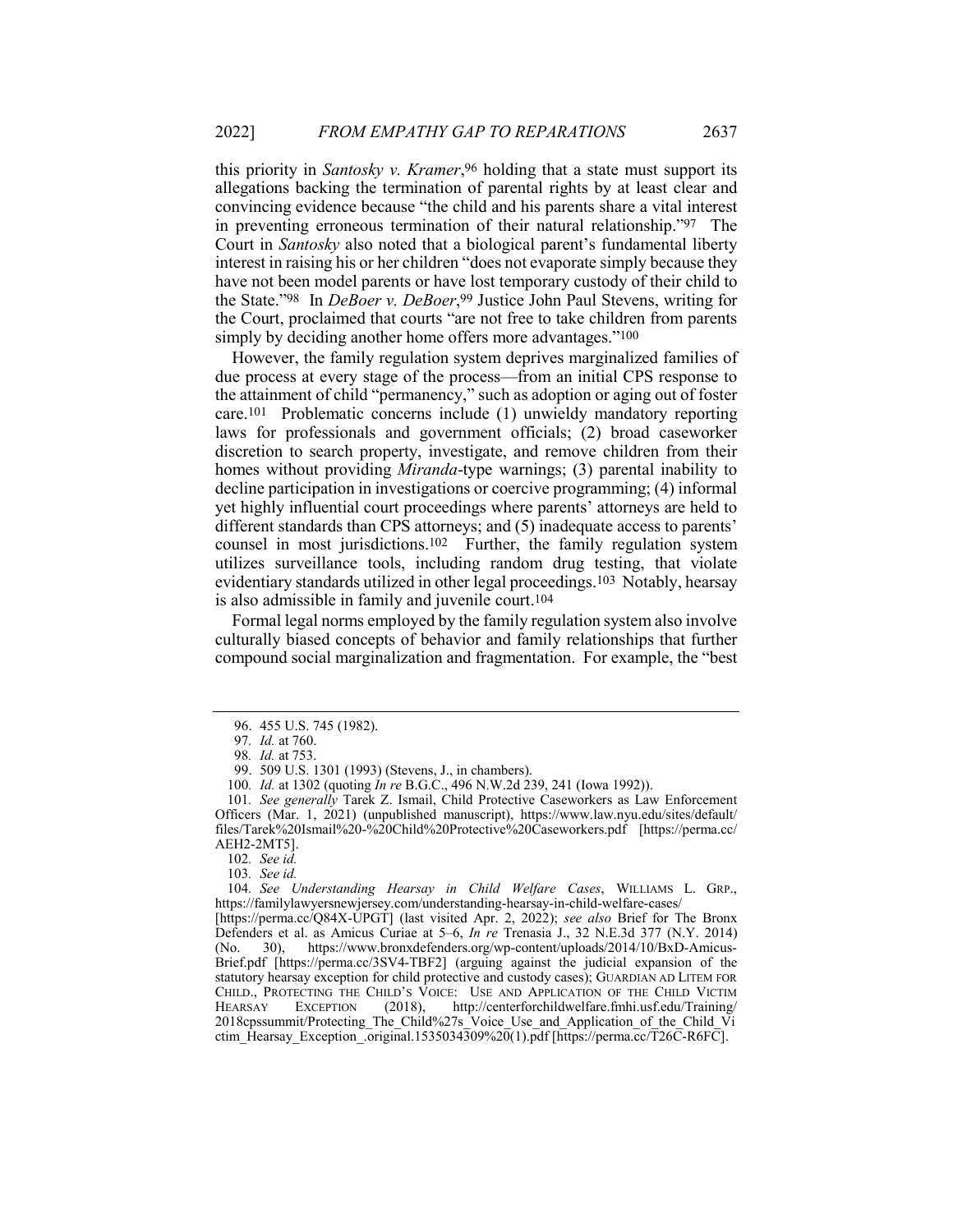interests of the child" standard is outdated, context-based, and vague.105 Yet, both the Adoption and Safe Families Act of 1997106 (ASFA) and state laws emphasize the child's best interests as a guiding factor.107 Legal actors with scarce investigative resources and expertise are charged with making determinations about the child's purported best interests.108 The "best interests" standard is informed primarily by Eurocentric, upper middle class concepts of nuclear family that tend to reject or misconstrue alternative understandings of extended familial ties, multigenerational family structures, indigenous tribal membership, non-heteronormative caregiving, or the sufficiency of single parenthood.<sup>109</sup> The family regulation system can learn volumes from clinical and international human rights sources that recognize that children are inextricably embedded in families, which exist in communities and within a wider societal system.110

Additionally, the entire rights-based framework for cognizing children's needs, parental interests, and a state response ignores the crucial role that underlying poverty and sociocultural conditions play in establishing the legal

108*. See supra* note 107 and accompanying text.

109*. See id.*; *see also* Stu Marvel, *The Evolution of Plural Parentage: Applying Vulnerability Theory to Polygamy and Same-Sex Marriage*, 64 EMORY L.J. 2047, 2063–68 (2015) (discussing the "traditional" norms surrounding parenting and families); Donald M. Thomson & Susan E. Molloy, *Assessing the Best Interests of the Child*, 18 AUSTRALIAN EDUC. & DEVELOPMENTAL PSYCH., no. 2, 2001, at 5, 5–8 (critiquing the "best interests" standard and discussing persistent cultural biases).

<sup>105</sup>*. See* Martin Guggenheim, *Let's Root Out Racism in Child Welfare, Too*, THE IMPRINT (June 15, 2020), https://imprintnews.org/child-welfare-2/lets-root-out-racism-child-welfaretoo/44327 [https://perma.cc/BE9J-DAXF]; GUGGENHEIM, *supra* note 64, at 38–39; Smith, *Conundrum of Family Reunification*, *supra* note 13, at 311.

<sup>106.</sup> Pub. L. No. 105-89, 111 Stat. 2115 (codified as amended in scattered sections of 42 U.S.C.).

<sup>107.</sup> ASFA prioritizes the "child's health and safety." 42 U.S.C. § 671(a)(15)(A); *see also* Robert H. Mnookin, *Child-Custody Adjudication: Judicial Functions in the Face of Indeterminacy*, 39 LAW & CONTEMP. PROBS. 226, 260 (1975); Orly Rachnilovitz, *Achieving Due Process Through Comprehensive Care for Mentally Disabled Parents: A Less Restrictive Alternative to Family Separation*, 12 U. PA.J.CONST. L. 785, 814–18 (2010); Virginia Sawyer Radding, *Intention v. Implementation: Are Many Children, Removed from Their Biological Families, Being Protected or Deprived?*, 6 U.C. DAVIS J. JUV. L. & POL'Y 29, 35–36 (2001); ROBERTS, *supra* note 55, at 125–26; GUGGENHEIM, *supra* note 64, at 38–39; Fitzgerald, *supra* note 75, at 61; King, *supra* note 75, at 629–30; Smith, *Conundrum of Family Reunification*, *supra* note 13, at 311.

<sup>110</sup>*. See generally* Sara E. Cooper, *Introduction* to THE TIES THAT BIND: QUESTIONING FAMILY DYNAMICS AND FAMILY DISCOURSE 1, 13 (Sara E. Cooper ed., 2004); Elizabeth A. Mulroy, *Theoretical Perspectives on the Social Environment to Guide Management and Community Practice: An Organization-in-Environment Approach*, 28 ADMIN. SOC. WORK, no. 1, 2004, at 77; Irene Stevens & Pat Cox, *Complexity Theory: Developing New Understandings of Child Protection in Field Settings and in Residential Child Care*, 38 BRITISH J. SOC. WORK 1320 (2007); Carol Morgaine, Family System Theory (2001) (unpublished course materials for Portland State University Course CFS 410U), https://web.pdx.edu/~cbcm/CFS410U/FamilySystemsTheory.pdf [https://perma.cc/SM83- WC9R]; FRED WULCZYN ET AL., ADAPTING A SYSTEMS APPROACH TO CHILD PROTECTION: KEY CONCEPTS AND CONSIDERATIONS (2010), https://www.icmec.org/wp-content/uploads/2015/ 10/UNICEF-Adapting-a-Systems-Approach-to-Child-Protection-2010.pdf

<sup>[</sup>https://perma.cc/7GXT-L3SB]; *see also* Smith, *Conundrum of Family Reunification*, *supra* note 13, at 318–19.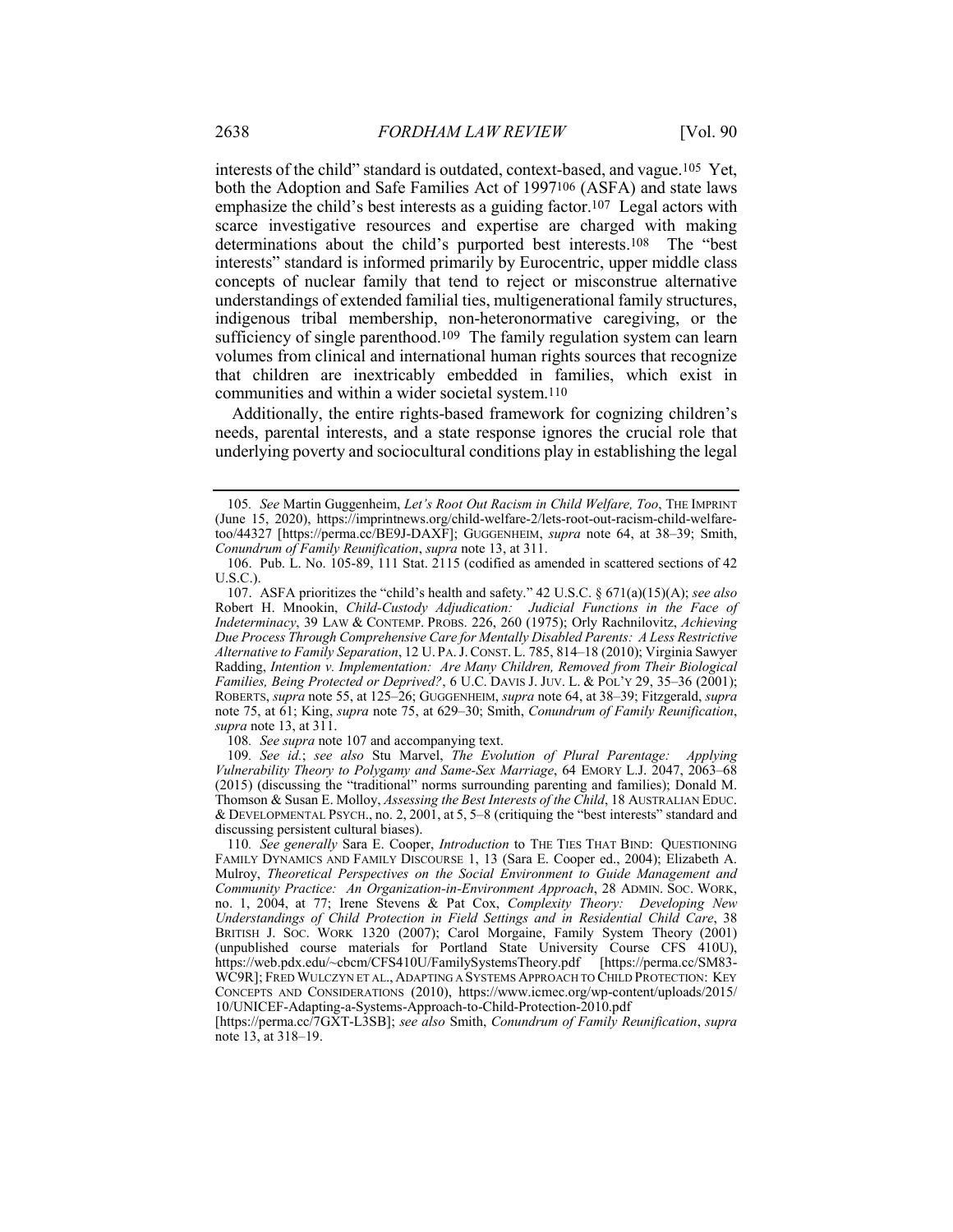standards for child maltreatment.111 Eliminating family separation and linking child well-being to caregiver support are key to facilitating children's own interests*.*112

Legal norms and processes in the family regulation system also subjugate the authentic narratives, needs, and self-determination of those directly impacted. As previously described, the system's responses, starting from initial investigation protocols, penalize parents for objecting to coercive interventions and perceive any unwillingness to cooperate as potential child endangerment.<sup>113</sup> Ultimately, the family regulation system exacts what scholar Lisa Washington coins epistemic injustice by forcing impacted caregivers to adopt external victimhood narratives and preventing them from defining issues in their own terms.<sup>114</sup> Status quo approaches also defining issues in their own terms. $114$ misconstrue the stark reality that impacted children face. While impacted children are forced to engage in adversarial proceedings involving their caregivers, those children are denied the recognition of their own independence and the capacity to utilize resources and services for themselves.115

## III. EMPATHY GAP: THE BORDER CRISIS AND THE COVID-19 PANDEMIC

#### *A. Family Separation at the Southern Border*

The existence of the empathy gap is evident when one compares media coverage of family separation at the southern border and perceptions of families in the foster care system.116 The public and mainstream media express outrage over migrant families facing forced separation but completely ignore parallels with routine separations in local family courts. Undoubtedly, stereotypical ideas about dangerous parents, violent family interactions, neglectful or absent caregivers, and children living in abject poverty were prevalent as the border crisis gained attention.117 Yet, the public's erasure of the trauma and devastation experienced by families of color in the foster care system remains unacceptable.118

<sup>111</sup>*. See* Clare Huntington, *Rights Myopia in Child Welfare*, 53 UCLA L. REV. 637, 664, 667–68, 670–71 (2006).

<sup>112</sup>*. See* Pamela Laufer-Ukeles, *The Case Against Separating the Care from the Caregiver: Reuniting Caregivers' Rights and Children's Rights*, 15 NEV. L.J. 236, 276–84 (2014).

<sup>113.</sup> MOVEMENT FOR FAMILY POWER, *supra* note 18, at 87.

<sup>114</sup>*. See* S. Lisa Washington, *Survived & Coerced: Epistemic Injustice in the Family Regulation System*, 122 COLUM. L. REV. (forthcoming 2022).

<sup>115</sup>*. See* Jonathan Todres, *Independent Children and the Legal Construction of Childhood*, 23 S. CAL. INTERDISC. L.J. 261, 304 (2014); Smith, *supra* note 75, at 66.

<sup>116.</sup> A full discussion of the empathy gap related to separations at the southern border is beyond the scope of this Essay.

<sup>117</sup>*. See* Dewan, *supra* note 2.

<sup>118</sup>*. See id.*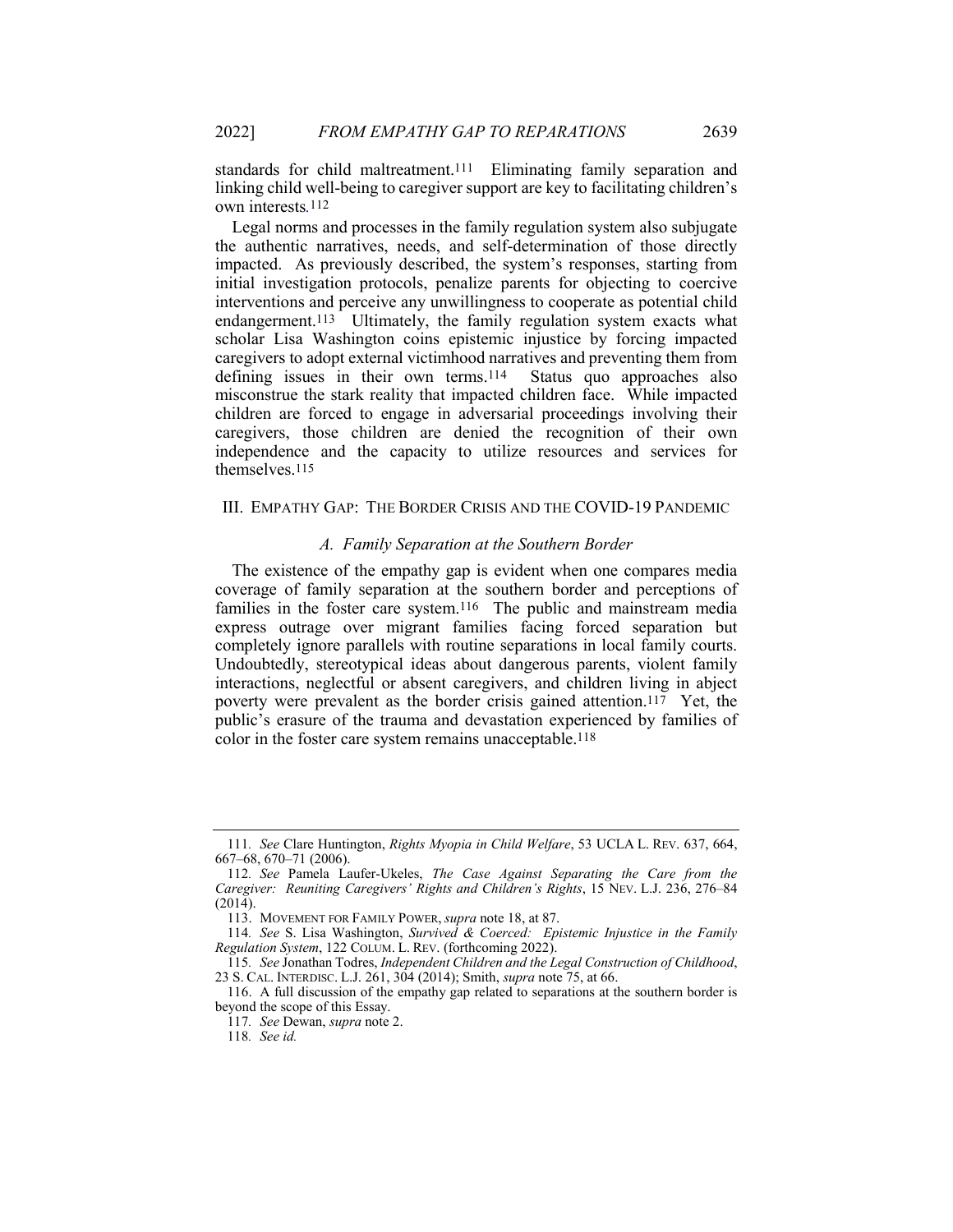## *B. The COVID-19 Pandemic*

The impact of the COVID-19 pandemic on poor communities of color and women also illuminates the empathy gap; yet the pandemic also presents the clearest example of complete vulnerability across all segments of society. Furthermore, it is naïve to presume that white supremacy and racial capitalism only operate where white people experience positive outcomes.119 Most families are struggling to balance employment, childcare or care for dependent adults, economic downturns, and job loss. Yet, poor communities of color and women are still impacted the most.120 In addition to facing economic and financial hardships, caregivers of color are simultaneously facing overcriminalization and demonization.<sup>121</sup> For example, family regulation systems process more educational neglect cases when low-income caregivers of color either cannot access remote school or face health challenges that keep their children out of in-person educational settings.122

## IV. A VITAL REFRAMING: THE LENS OF VULNERABILITY & THE HUMAN CONDITION

The COVID-19 pandemic presents both a tragic crisis and a radical opportunity to reimagine the status quo, as we see more starkly than ever the vulnerability of the human condition. Vulnerability theory provides a crucial analytical tool for conceptualizing our current conundrum and charting a path forward. This theory rejects the Western, liberal notion that the fundamental legal and political subject is an independent individual with liberty to act in the market and in society.123 Instead, renowned feminist scholar Martha Albertson Fineman locates the *vulnerable subject* as the fundamental actor, asserting that a web of institutions in society distribute privileges, enabling

<sup>119</sup>*. See generally* CAROL ANDERSON, WHITE RAGE: THE UNSPOKEN TRUTH OF OUR RACIAL DIVIDE (2016); ROBIN DIANGELO, WHITE FRAGILITY: WHY IT'S SO HARD FOR WHITE PEOPLE TO TALK ABOUT RACISM (2018) (discussing how white Americans are insulated from discussions about race); ELIZABETH HINTON, FROM THE WAR ON POVERTY TO THE WAR ON CRIME: THE MAKING OF MASS INCARCERATION IN AMERICA (2016); HEATHER MCGHEE, THE SUM OF US: WHAT RACISM COSTS EVERYONE AND HOW WE CAN PROSPER TOGETHER (2021) (arguing that racism is at the root of social and economic problems faced by white and Black Americans); Guggenheim, *supra* note 105 ("Similarly, it is undeniable that poor white families are far too often permanently destroyed by the rigid implementation of ASFA."); Bridges, *supra* note 81, at 785.

<sup>120</sup>*. See* Naomi R. Cahn & Linda C. McClain, *Gendered Complications of Covid-19: Towards a Feminist Recovery Plan*, 22 GEO. J. GENDER & L. 1, 44–45 (2020); Barbara Stark, *Inequality, Covid-19, and Human Rights: Whose Lives Matter?*, 27 ILSA J. INT'L & COMP. L. 251, 254 (2021).

<sup>121</sup>*. See, e.g.*, Asher Lehrer-Small, *Parents Who Kept Kids at Home for Fear of Covid Are Reported for Neglect*, GUARDIAN (Jan. 27, 2022, 6:00 AM), https://www.theguardian.com/usnews/2022/jan/27/covid-kids-school-reported-for-neglect [https://perma.cc/4SVD-BEWN]; Christina Veiga & Amy Zimmer, *They Believed Home Was Safer than School. Now Some NYC Parents Are Accused of Educational Neglect*, CHALKBEAT (Nov. 19, 2021, 6:00 AM), https://ny.chalkbeat.org/2021/11/19/22790130/nyc-parents-acs-educational-neglect-covidconcerns-remote-schooling [https://perma.cc/B3K3-9B5T].

<sup>122</sup>*. See* Lehrer-Small, *supra* note 121; Veiga & Zimmer, *supra* note 121.

<sup>123</sup>*. See* Fineman, *supra* note 41, at 262–66.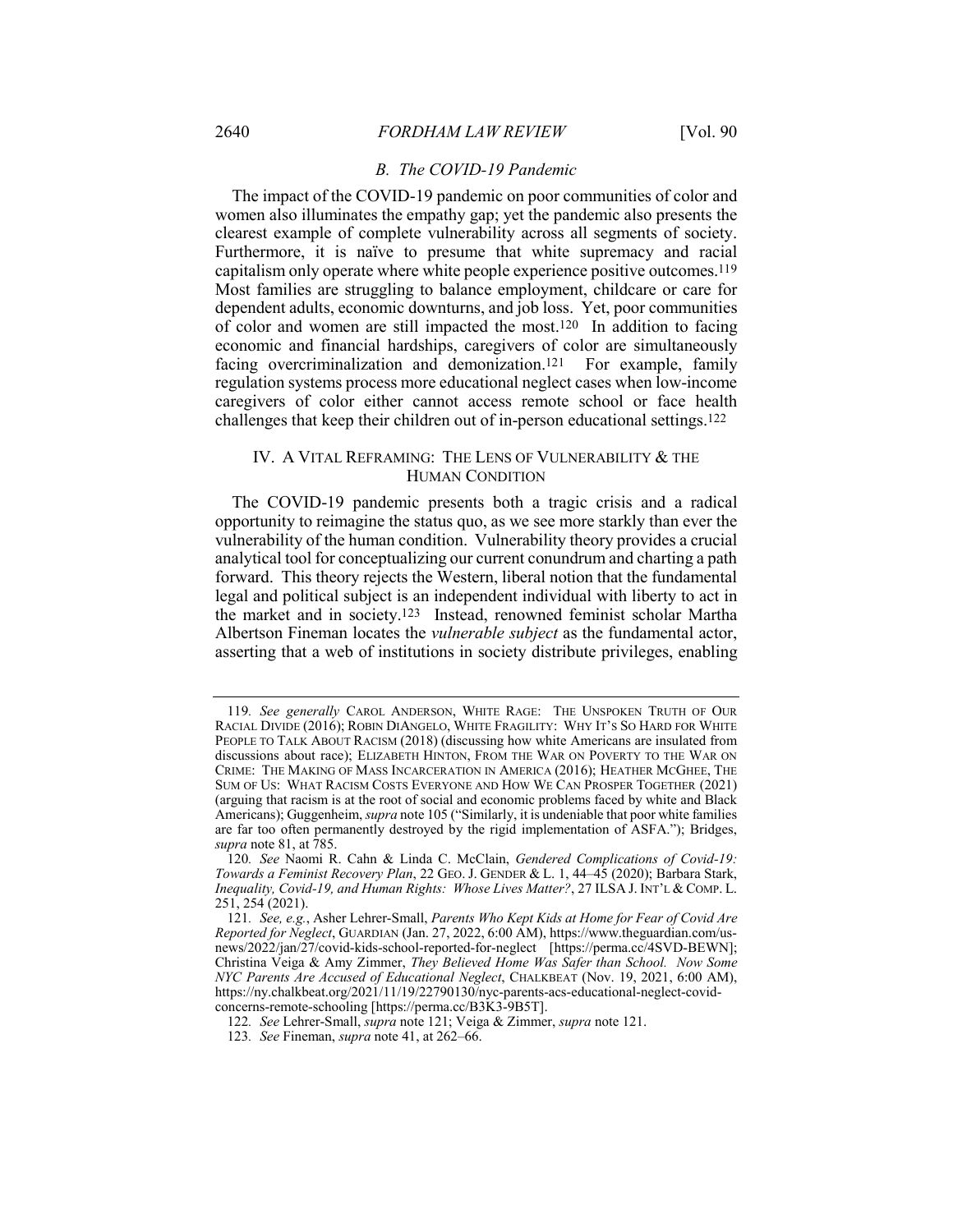us to build resilience to weather our universal human vulnerability.124 In other words, dependency is fundamental to our existence.125

As the pandemic has laid bare, vulnerability theory finds all persons to be inherently vulnerable—with the possibility of tragedy arising at any moment. Further, government and social institutions tend to provide certain individuals with more resources for becoming more resilient than others, and harms may statistically cluster among certain groups, while interdependence undergirds all social and political activity.126 Additionally, vulnerability theory cognizes assumptions about autonomy and personal responsibility as barriers to transforming the status quo.127 Professor Fineman emphasizes "the reality that we all live and die within a fragile materiality that renders us constantly susceptible to both internal and external forces beyond our control."128 Accordingly, a responsive state must attend to the human condition and displace the autonomous, self-interested liberal subject "that currently . . . define[s] the core responsibilities of policy and law."129

Vulnerability theory advocates for broad structural changes to realize greater societal equality. It resists individualized rights-based arguments and antidiscrimination efforts based on categories of identities and instead posits that a responsive state must alter institutional arrangements that create resilience and privilege.130

Although vulnerability theory has been criticized for rejecting intersectionality in favor of "a vigorous universal conception,"131 various scholars evoke vulnerability theory in seeking practical solutions to complex sociopolitical and economic concerns.132 Social justice and critical race feminism provide crucial perspectives on a vulnerability framing of the American empathy drought.133 Professors Dorothy Roberts and Joan

129. Martha Albertson Fineman, *Vulnerability, Resilience, and LGBT Youth*, 23 TEMP. POL. & C.R L. REV. 307, 310 (2014).

130*. See id.* at 311.

131*. See* Martha Albertson Fineman, *Feminism, Masculinities, and Multiple Identities*, 13 NEV. L.J. 619, 636 (2013).

132*. See* Nina A. Kohn, *Vulnerability Theory and the Role of Government*, 26 YALE J.L. & FEMINISM 1, 3 nn.8–9 (2014); *see also* Jessica Dixon Weaver, *Grandma in the White House: Legal Support for Intergenerational Caregiving*, 43 SETON HALL L. REV. 1, 64–65 (2013) (applying vulnerability theory in a discussion of the legal supports available for grandparents who assume caretaking roles to argue that children and older adults' interests are in tension).

133. Social justice feminism prioritizes practice over theory, unifying language, and broad-based movement building. *See generally* Kristin Kalsem & Verna L. Williams, *Social Justice Feminism*, 18 UCLA WOMEN'S L.J. 131 (2010); Mariya Strauss & Tarso Luís Ramos, *Social Justice Feminism and How We Defeat the Right*, POL. RSCH. ASSOCS. (Mar. 1, 2018),

<sup>124</sup>*. See id.* at 266–69.

<sup>125</sup>*. See id.* at 263–66.

<sup>126</sup>*. See* Smith, *supra* note 75, at 38–40 (discussing Professor Fineman's vulnerability theory in the context of commercial sexual exploitation of youth).

<sup>127</sup>*. See id.* 128*. See Property and Resilience: A Workshop on Vulnerability Theory*, EMORY UNIV. VULNERABILITY & HUM. CONDITION INITIATIVE (Apr. 2021), http://events.r20.constantcontact.com/register/event?oeidk=a07ehsf17lyc04ddcc1&llr=7da4 m4gab [https://perma.cc/PG5E-J25Q] (quoting materials by Professor Fineman).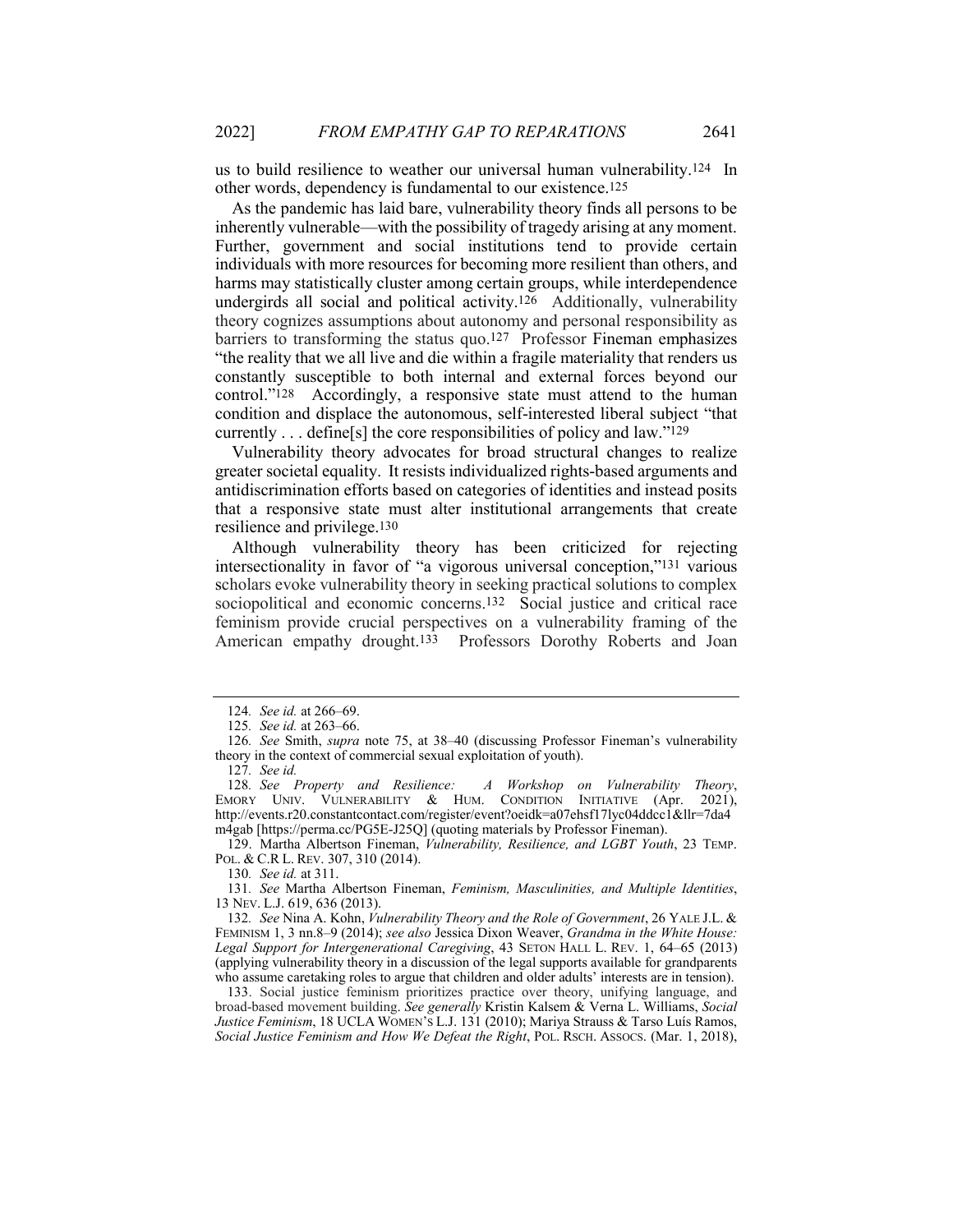Callahan distinguished social justice feminism from liberal feminism in order to "shift the focus beyond individual liberty to other important considerations, thereby combining concepts of both negative and positive rights."134

Although proponents of substantive justice argue for a responsive state a concept essential to vulnerability theory—America's persistent violence and coercion toward families of color raises skepticism that any expansion of state apparatuses can yield true family empowerment or widespread prosperity. Consequently, this Essay asserts that the state should employ principles of nonintervention whenever possible in order to do minimal harm. The most promising next step is for the state to directly provide resources to individuals and communities, and the following part discusses existing initiatives along those lines.

#### V. A WAY FORWARD: ABOLITION, EMPOWERMENT & REPARATIONS

A serious inquiry about the role of law in society must take stock of the empathy gap and consider radical change, including the abolition of the family regulation system. Although the plethora of intersecting systems and family surveillance mechanisms have solidified inequity, exorbitant sums are committed to this entrenched industry of carceral protection.135 The "therapeutic jurisprudence" approach offers an important analytical lens here, inquiring both how legal "rules, procedures, and [lawyer] roles" impact people's psychological well-being and whether the law requires reform when it becomes antitherapeutic and violative of dignity.136

Abolition of the family regulation system is a necessary and far-reaching endeavor. The system's apparatuses need to be overhauled, starting with the repeal of ASFA, the eradication of mandated reporting in favor of systems that connect struggling families to community resources without punitive implications, and a revamped approach to substance use in the civil court context. Most importantly, jurisdictions should afford all caregivers a presumption of basic competence by adopting an overarching principle of nonintervention except for the most severe and life-threatening cases of physical or sexual abuse—a standard analogous to the "innocent until proven guilty" standard in criminal law. The "best interests of the child" standard should be eliminated, while any decision-makers on child safety should be

https://politicalresearch.org/2018/03/01/social-justice-feminism-and-how-we-defeat-right [https://perma.cc/7UFB-JJN8].

<sup>134.</sup> Kathleen Kelly Janus, *Finding Common Feminist Ground: The Role of the Next Generation in Shaping Feminist Legal Theory*, 20 DUKE J. GENDER L. & POL'Y 255, 280 (2013).

<sup>135</sup>*. See* Nancy D. Polikoff & Jane M. Spinak, *Foreword*: *Strengthened Bonds: Abolishing the Child Welfare System and Re-envisioning Child Well-Being*, 11 COLUM. J. RACE & L. 427, 433 (2021).

<sup>136</sup>*. See* Michael L. Perlin, *"Yonder Stands Your Orphan with His Gun": The International Human Rights and Therapeutic Jurisprudence Implications of Juvenile Punishment Schemes*, 46 TEX. TECH. L. REV. 301, 331–32 (2013).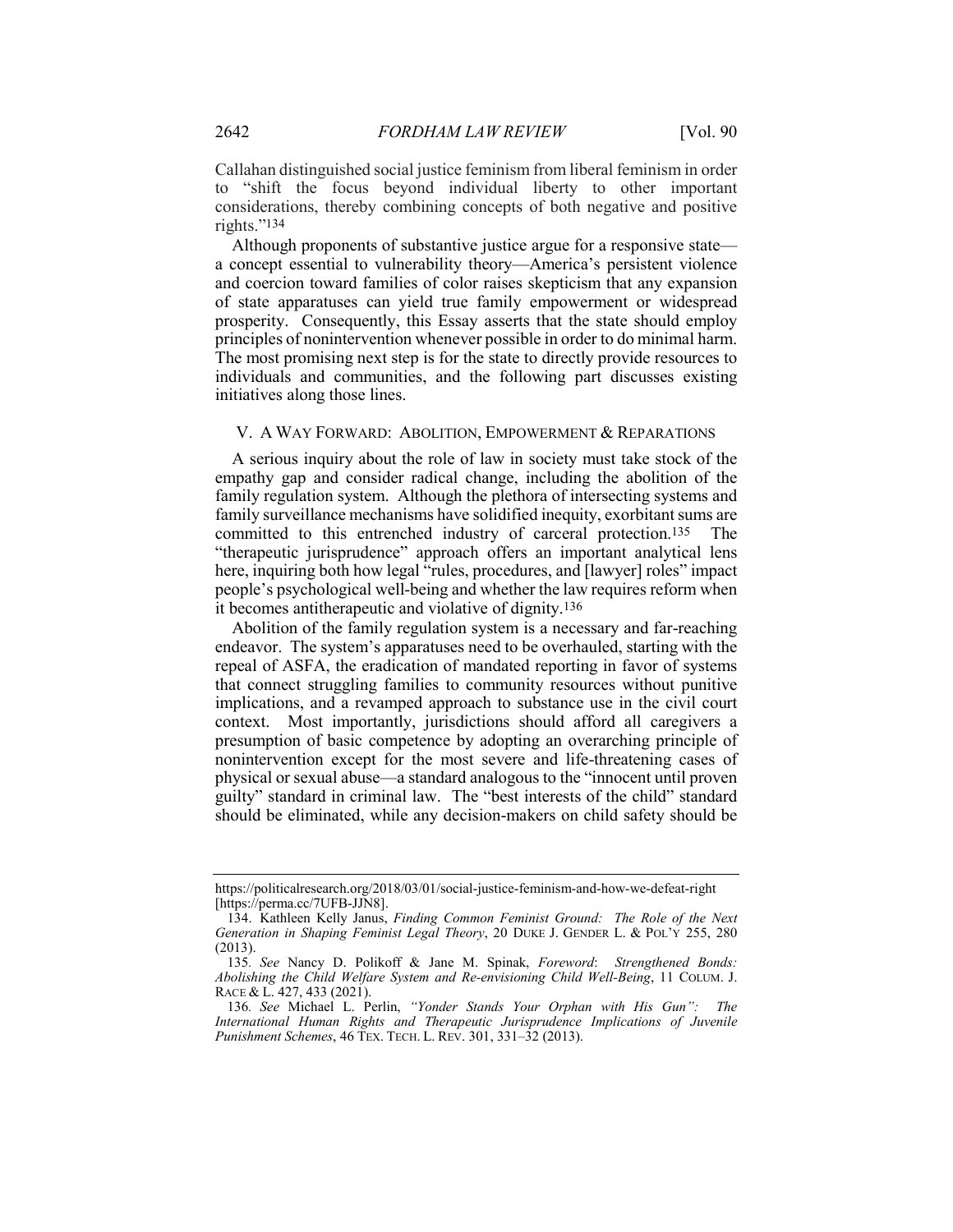intensively educated on cultural humility, not merely on cultural competence.137

Another transformative change would include providing direct resources to American families in the way that other socialized democracies provide their residents. The Biden administration has adopted programs that seemed impossible in recent decades, particularly the American Rescue Plan, which includes a semblance of universal basic income.138 Establishing paid family and medical leave and other social programs is a crucial next step.139

Reparations for African American slavery are also integral to fulfilling the promise of equality. As the dialogue about reparations gains newfound momentum, vulnerability theory can provide a useful framework for confronting the continuing harms experienced by the descendants of African slaves and for calculating reparations in conjunction with universal basic income to be provided to all Americans.140 H.R. 40141 and reparations-focused institutions are garnering unprecedented support from organizations like the American Civil Liberties Union and the MacArthur Foundation.142 Importantly, some jurisdictions, including California and

141. H.R. 40, 117th Cong. (1st Sess. 2021).

<sup>137</sup>*. See generally* UPEND, HOW WE ENDUP: A FUTURE WITHOUT FAMILY POLICING (2021), http://upendmovement.org/wp-content/uploads/2021/06/How-We-endUP-6.18.21.pdf [https://perma.cc/A8L7-GZ6W]; Fernando Mederos & Isa Woldeguiorguis, *Beyond Cultural Competence: What Child Protection Managers Need to Know and Do*, CHILD WELFARE, Mar./Apr. 2003, at 125; Capacity Building Center for States, *Seeking Equity Calls Us to Cultural Humility*, CHILD.'S BUREAU EXPRESS (2021), https://cbexpress.acf.hhs.gov/index.cfm?event=website.viewArticles&issueid=225&sectioni d=17&articleid=5787 [https://perma.cc/Y4AX-BL8P].

<sup>138</sup>*. See The American Rescue Plan Passed—Now What?*, THE WHITE HOUSE (Mar. 10, 2021), https://www.whitehouse.gov/briefing-room/blog/2021/03/10/the-american-rescueplan-passed-now-what/ [https://perma.cc/W299-ZQRX]. The American Rescue Plan is "significantly bolder than the response to the Great Recession in 2009" because it includes increased health-care subsidies, funding for rent and mortgage assistance, childcare, farm aid, and other vital supports. *The American Rescue Plan, Explained*, INDIVISIBLE, https://indivisible.org/resource/american-rescue-plan-explained [https://perma.cc/8TMLhttps://indivisible.org/resource/american-rescue-plan-explained T6CV] (last visited Apr. 2, 2022).

<sup>139</sup>*. See generally* Clare Huntington, *Early Childhood Development and the Law*, 90 S. CAL. L. REV. 755 (2017); Meredith Johnson Harbach, *Childcare, Vulnerability, and Resilience*, 37 YALE L. & POL'Y REV. 45 (2019); Lynn D. Lu, *From Stigma to Dignity?: Transforming Workfare with Universal Basic Income and a Federal Job Guarantee*, 72 S.C. L.REV. 703 (2021); Lynn D. Lu, *Restorative Relationships and "Radical Help": Reimagining Welfare-to-Work Beyond the Market-Family Divide*, 50 U. BALT. L. REV. 287 (2021). *See also* Nicole Phillis, *Vulnerability Theory in Local Practice*, EMORY UNIV. L. BLOG (July 29, 2021), https://scholarblogs.emory.edu/vulnerability/2021/07/29/vulnerabilitytheory-in-local-government/ [https://perma.cc/4Q6Z-2FBH].

<sup>140</sup>*. See* Martha Albertson Fineman, *Equality and Difference—The Restrained State*, 66 ALA. L. REV. 609, 625–26 (2015) ("[V]ulnerability theory would encourage governmental actions that are directed toward responsiveness . . . ."); Elizabeth L. MacDowell, *Vulnerability, Access to Justice, and the Fragmented State*, 23 MICH. J. RACE & L. 51, 88–91 (2017).

<sup>142</sup>*. See, e.g.*, *What Are Reparations?*, MOVEMENT 4 BLACK LIVES, https://m4bl.org/wpcontent/uploads/2020/11/defining-reparations.pdf [https://perma.cc/FL5A-LF5L] (last visited Apr. 2, 2022); Amelia Franck Meyer & Jessica Pryce, *Truth, Reconciliation, and Reparation in Child Welfare*, THE IMPRINT (Mar. 8, 2021, 7:45 AM), https://imprintnews.org/child-welfare-2/truth-reconciliation-reparation-child-welfare/52475 [https://perma.cc/RSA5welfare-2/truth-reconciliation-reparation-child-welfare/52475